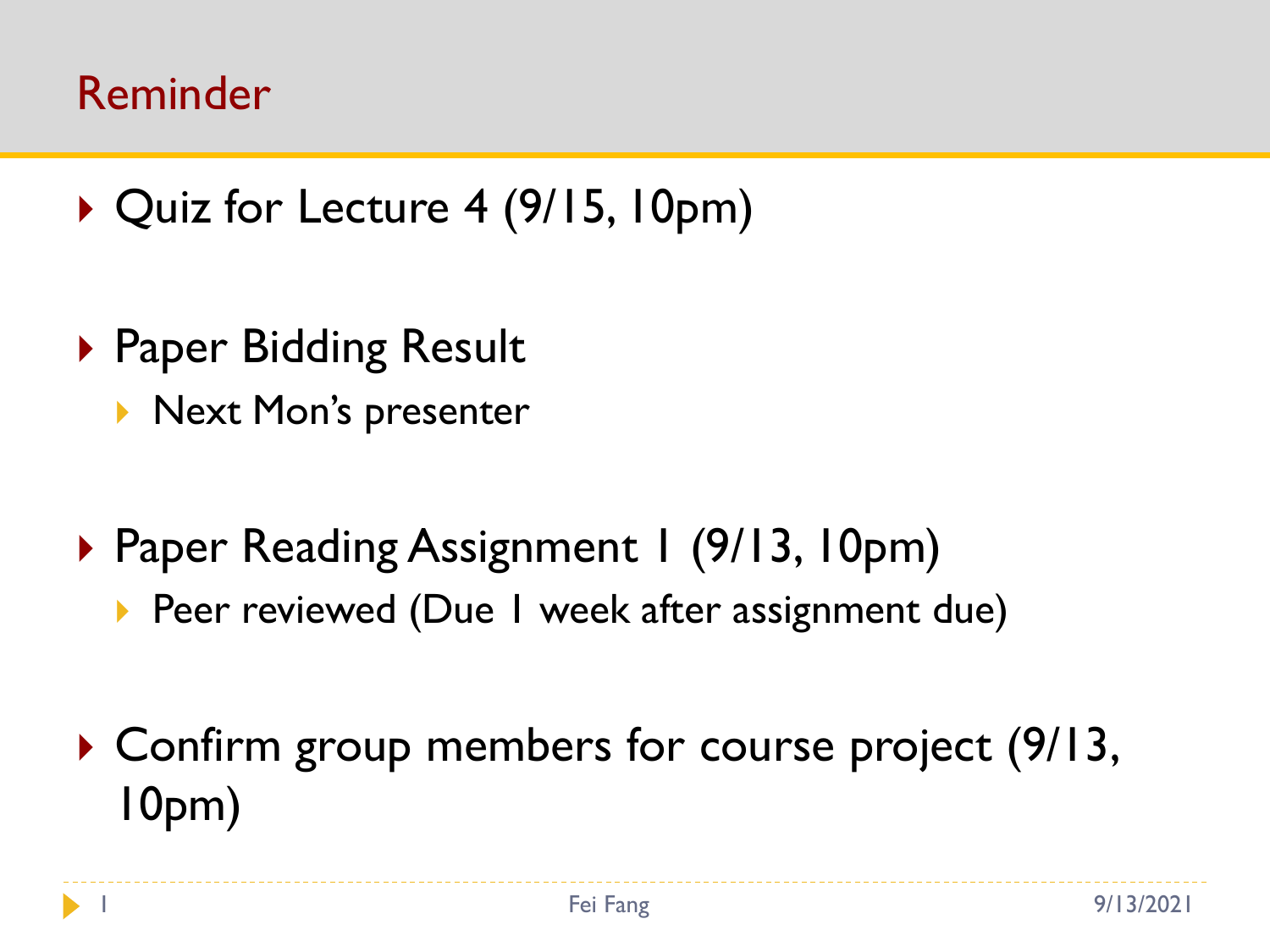# Advanced Topics in Machine Learning and Game Theory Lecture 5: Introduction to Online Learning

17599/17759 Fei Fang [feifang@cmu.edu](mailto:feifang@cmu.edu)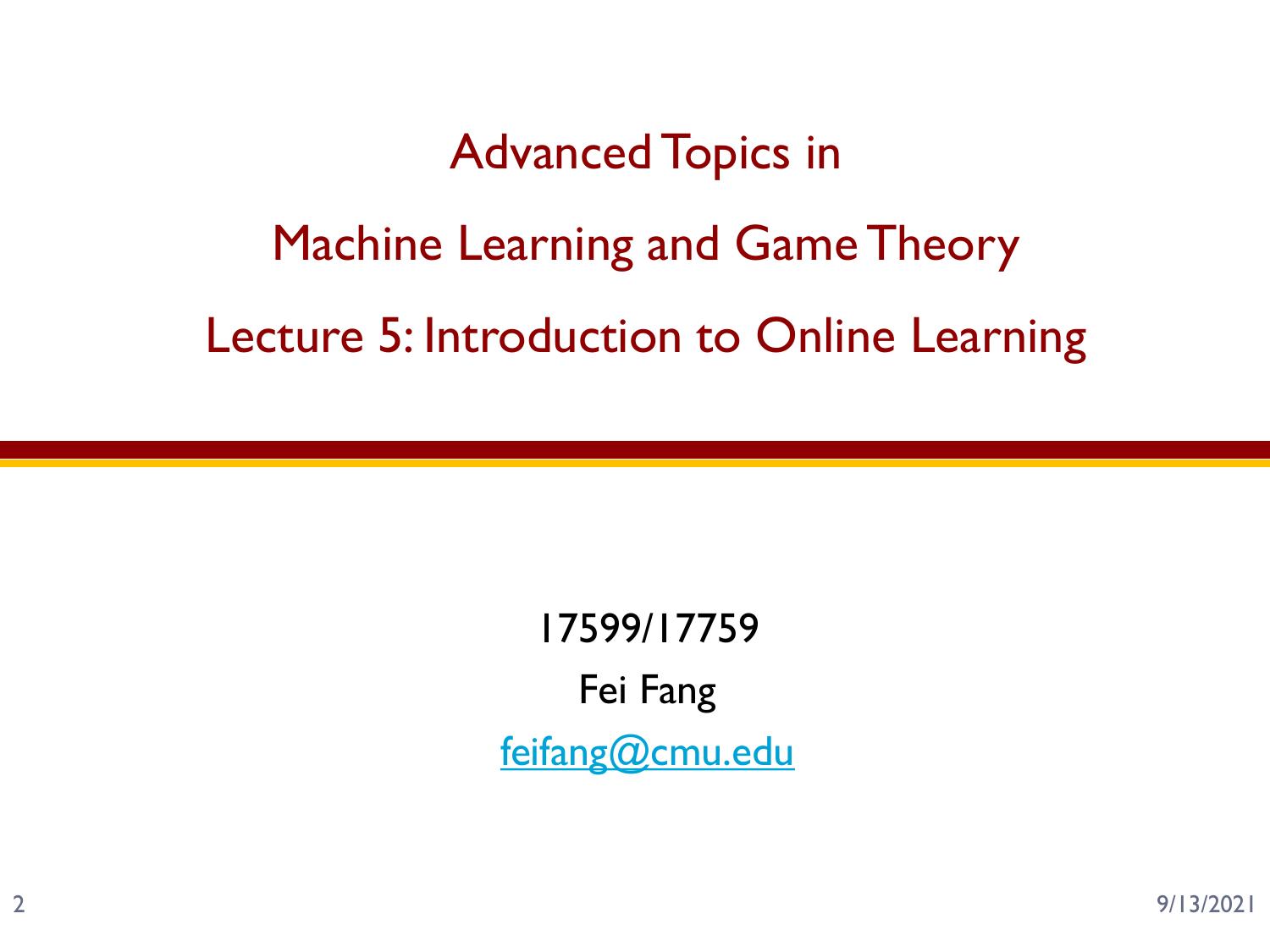### **Outline**

- ▶ Online Learning
- Regret Analysis
- ▶ Follow-the-(Regularized)-Leader
- ▶ Online Mirror Descent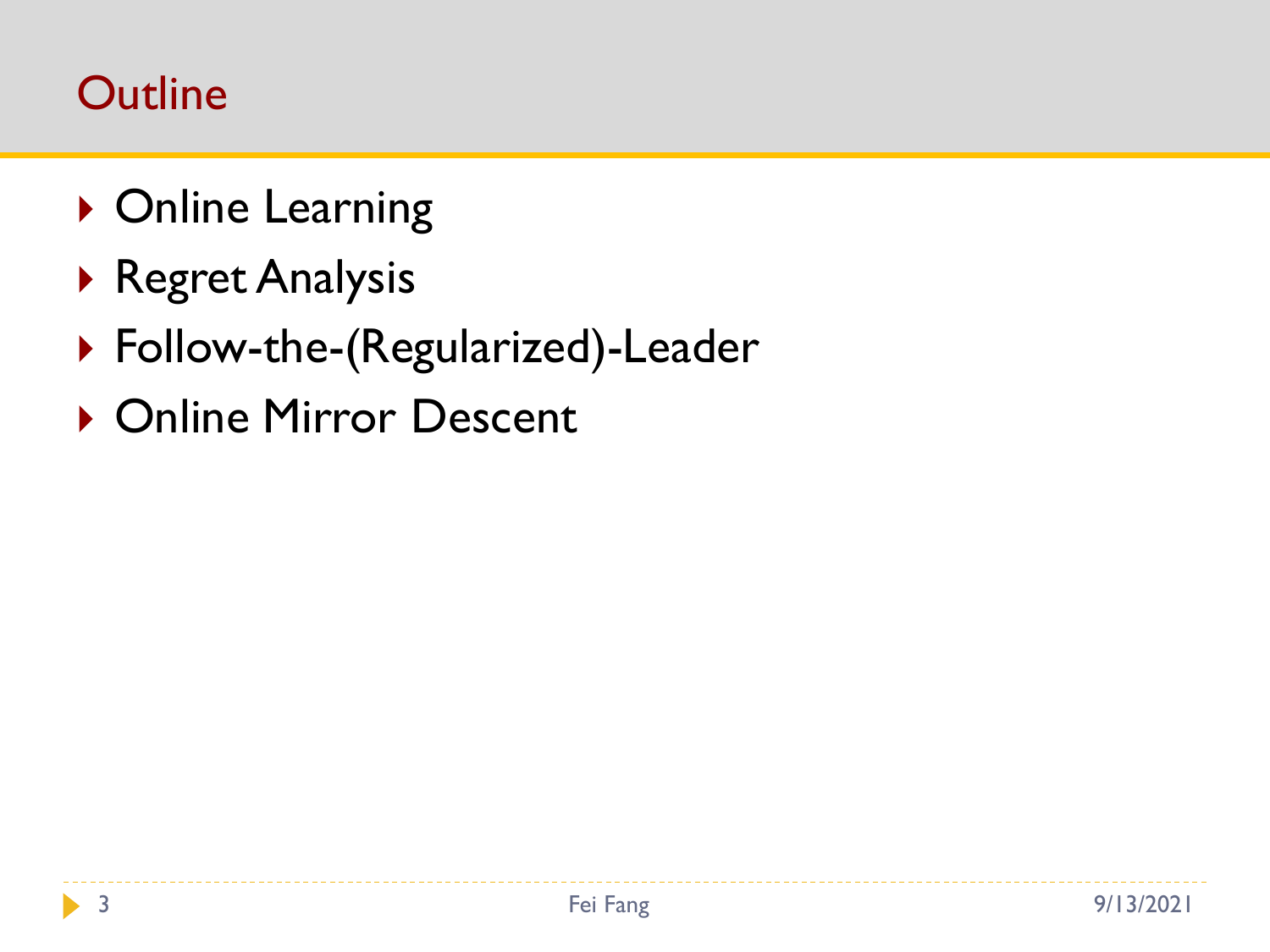# Online Learning

- ▶ Supervised Learning: Learn from a dataset with labels
- ▶ Unsupervised Learning: Learn from a dataset without labels
- ▶ Online Learning: Data come online

Chihuahua or Muffin?



Cat or Dog?

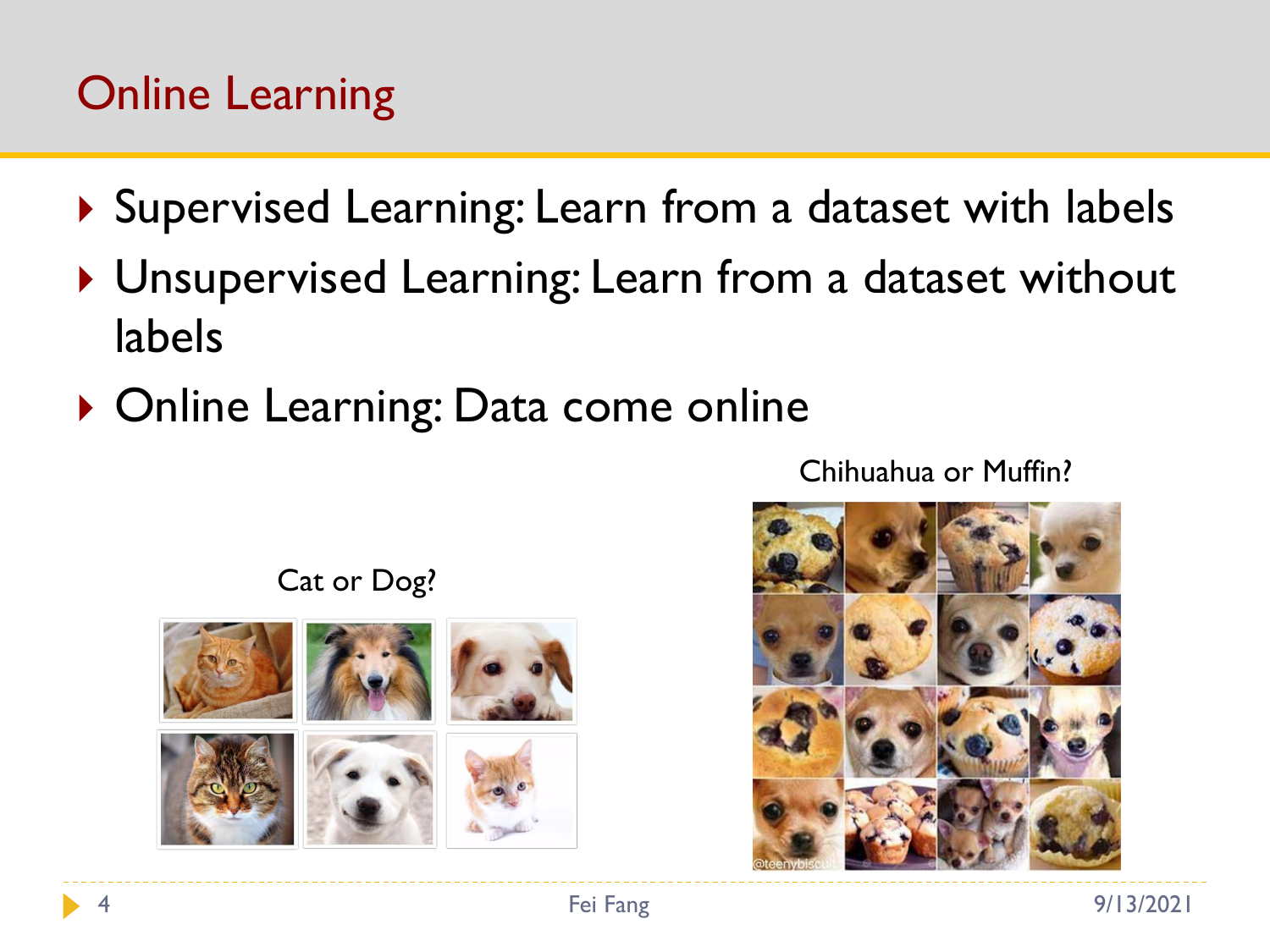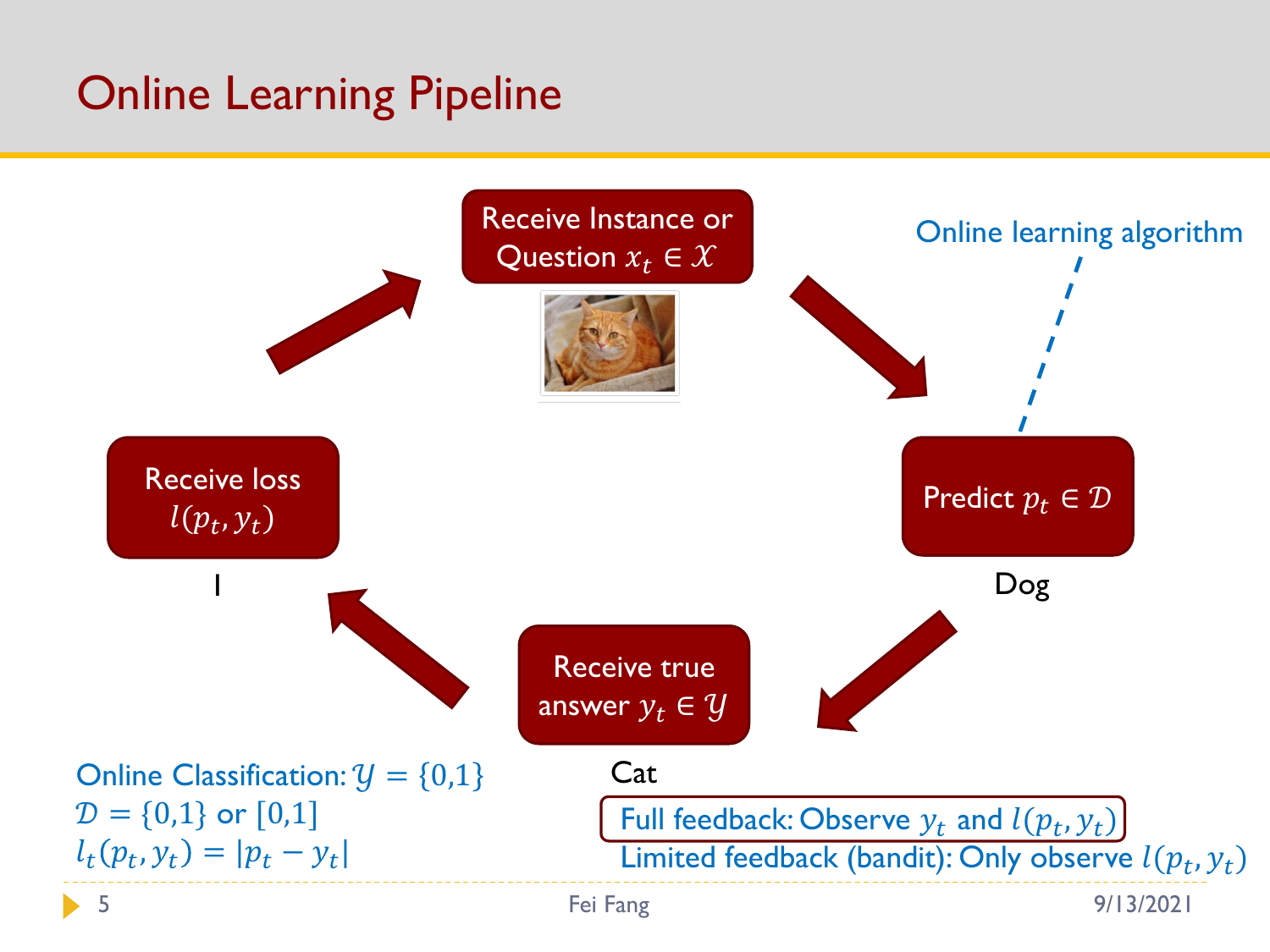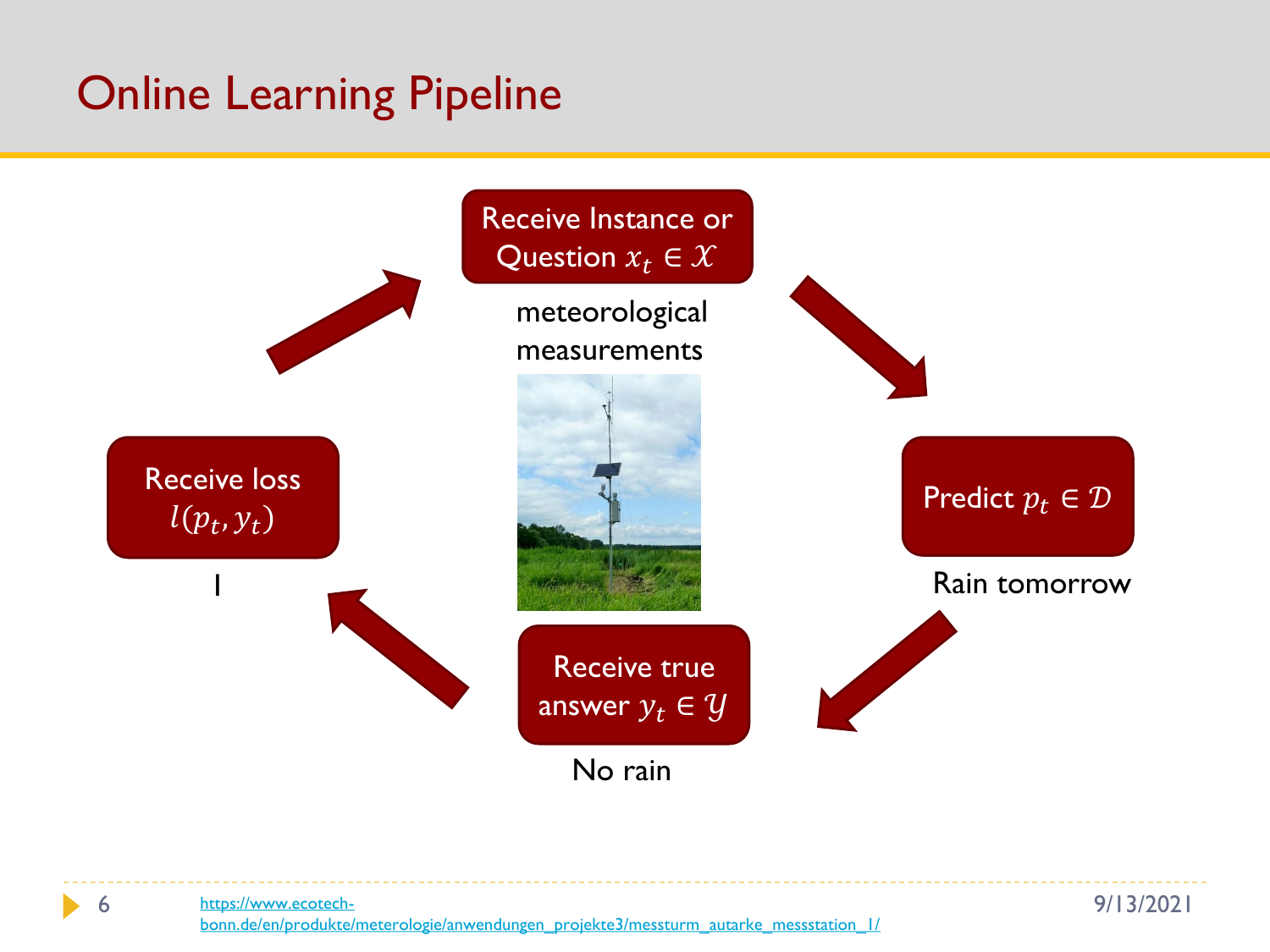

#### The spam designer may adapt to learner's learning algorithm!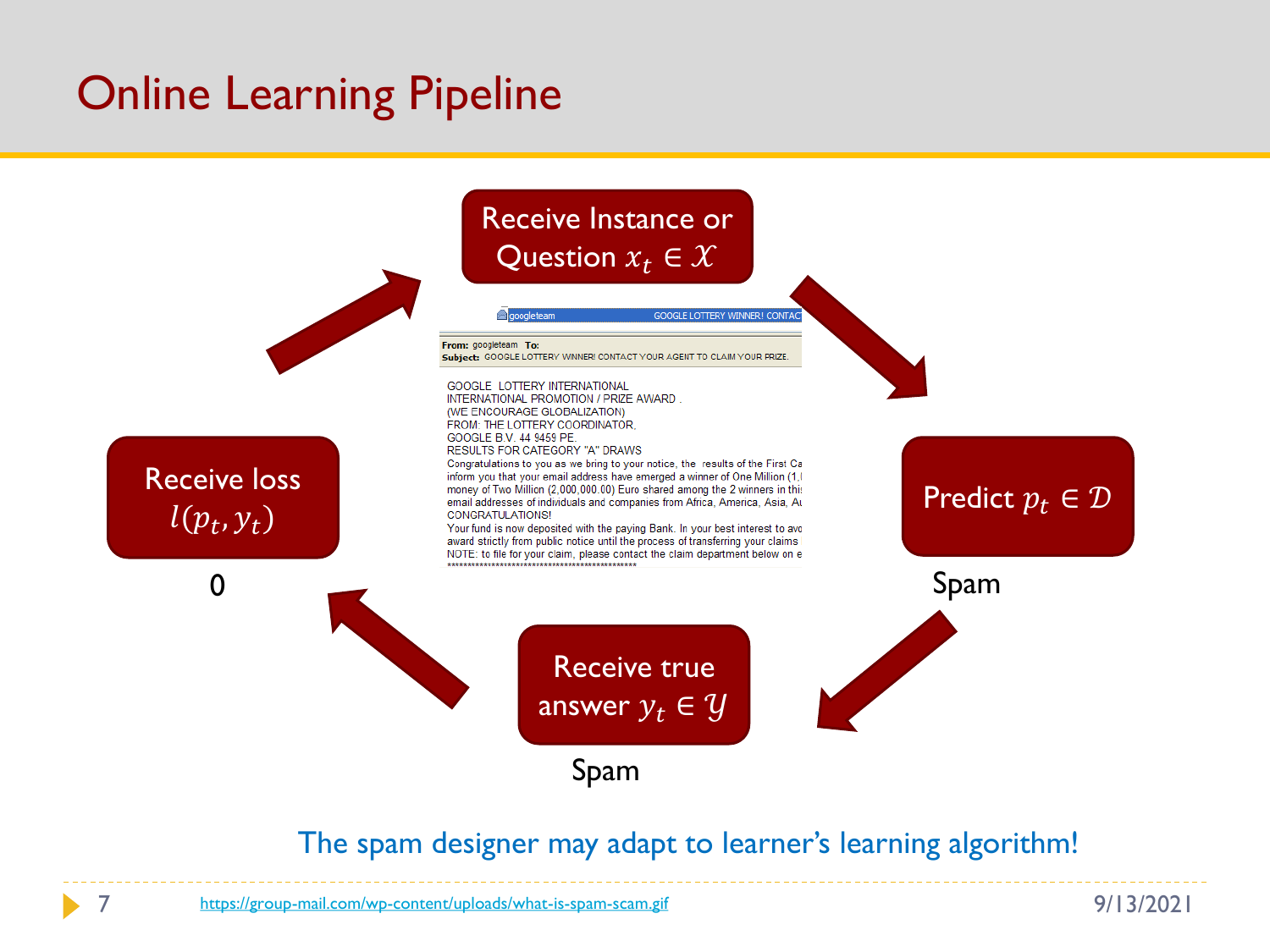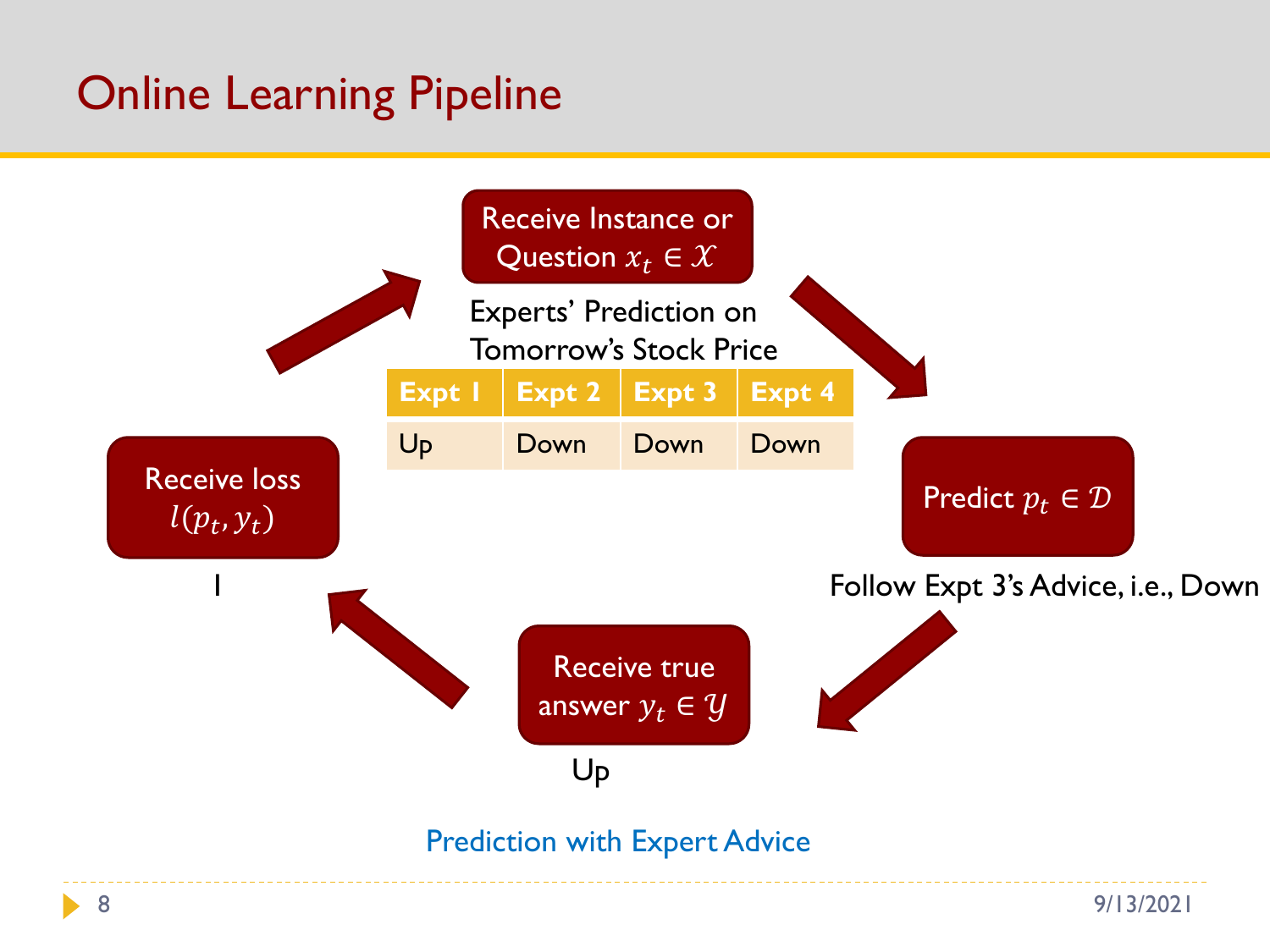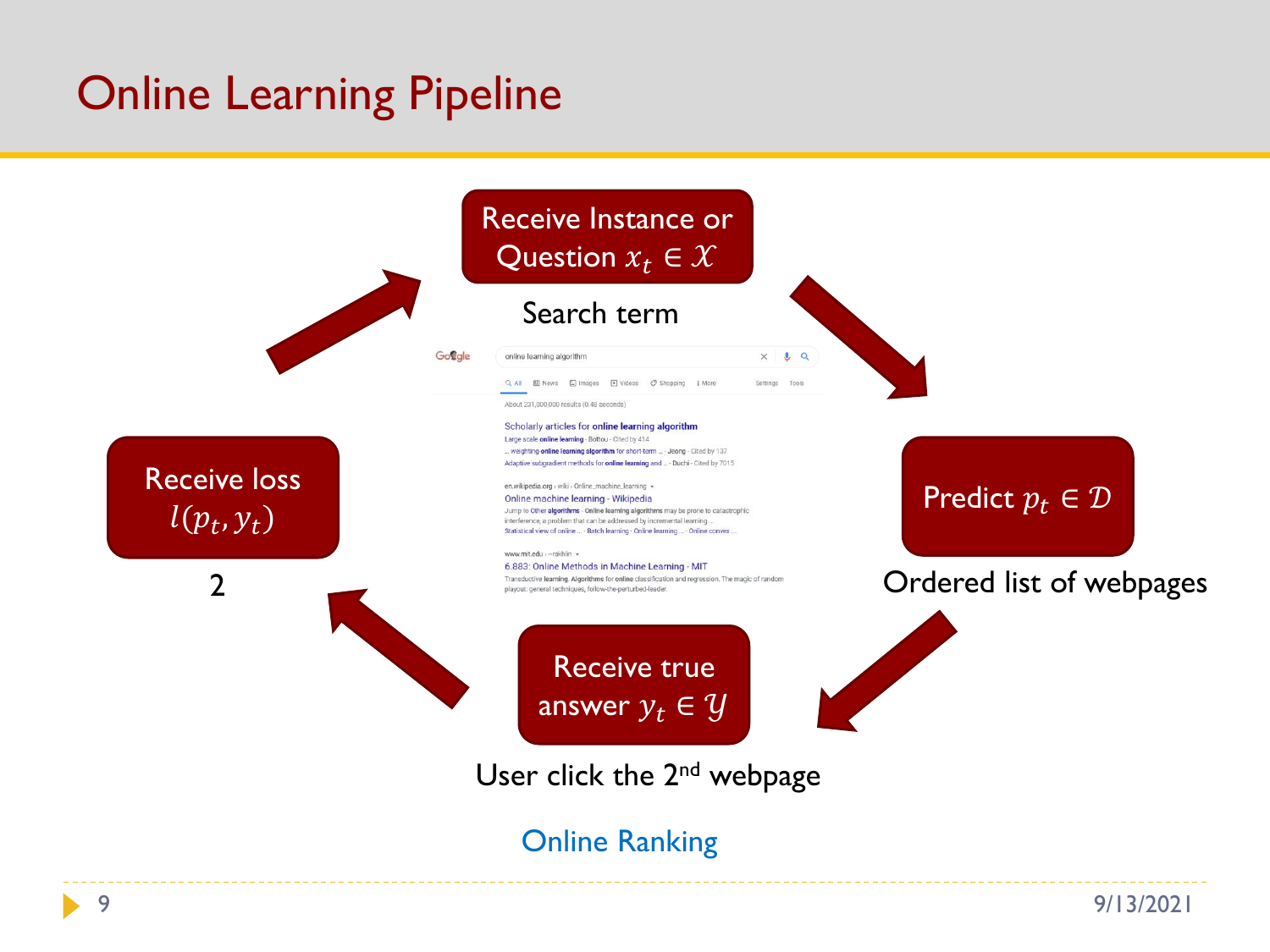

If we assume the actual selling price is a linear function of the features: Online Regression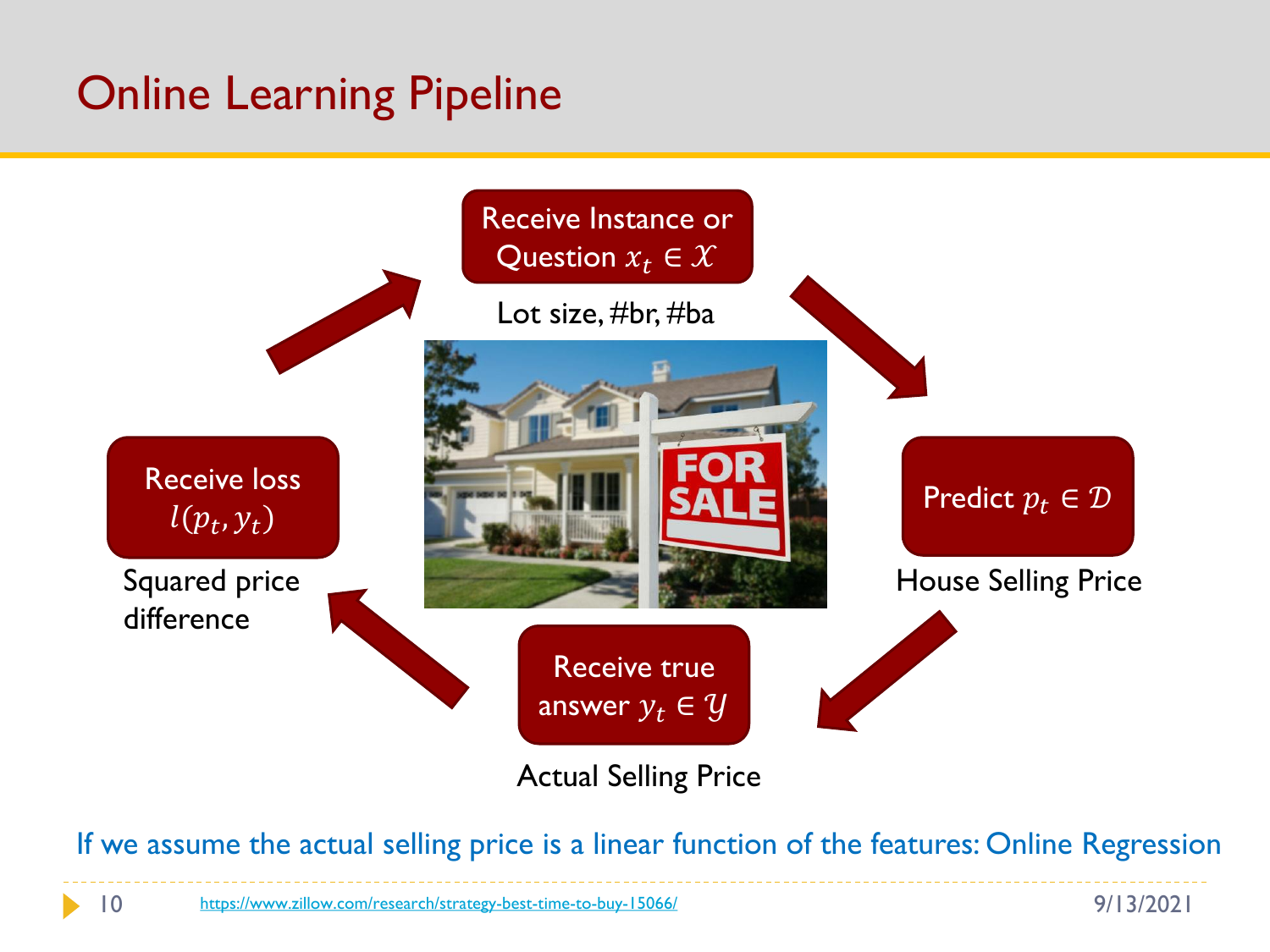# Stochastic vs Adversarial Online Learning

- Stochastic/statistical setting: instances are drawn i.i.d. from a fixed distribution
	- **Image classification, predict stock prices**
- Adversarial setting: an adversary picks the worst instance at every time step (adapt to learner's past actions and even the learner's learning algorithm)
	- Spam detection, anomaly detection, game playing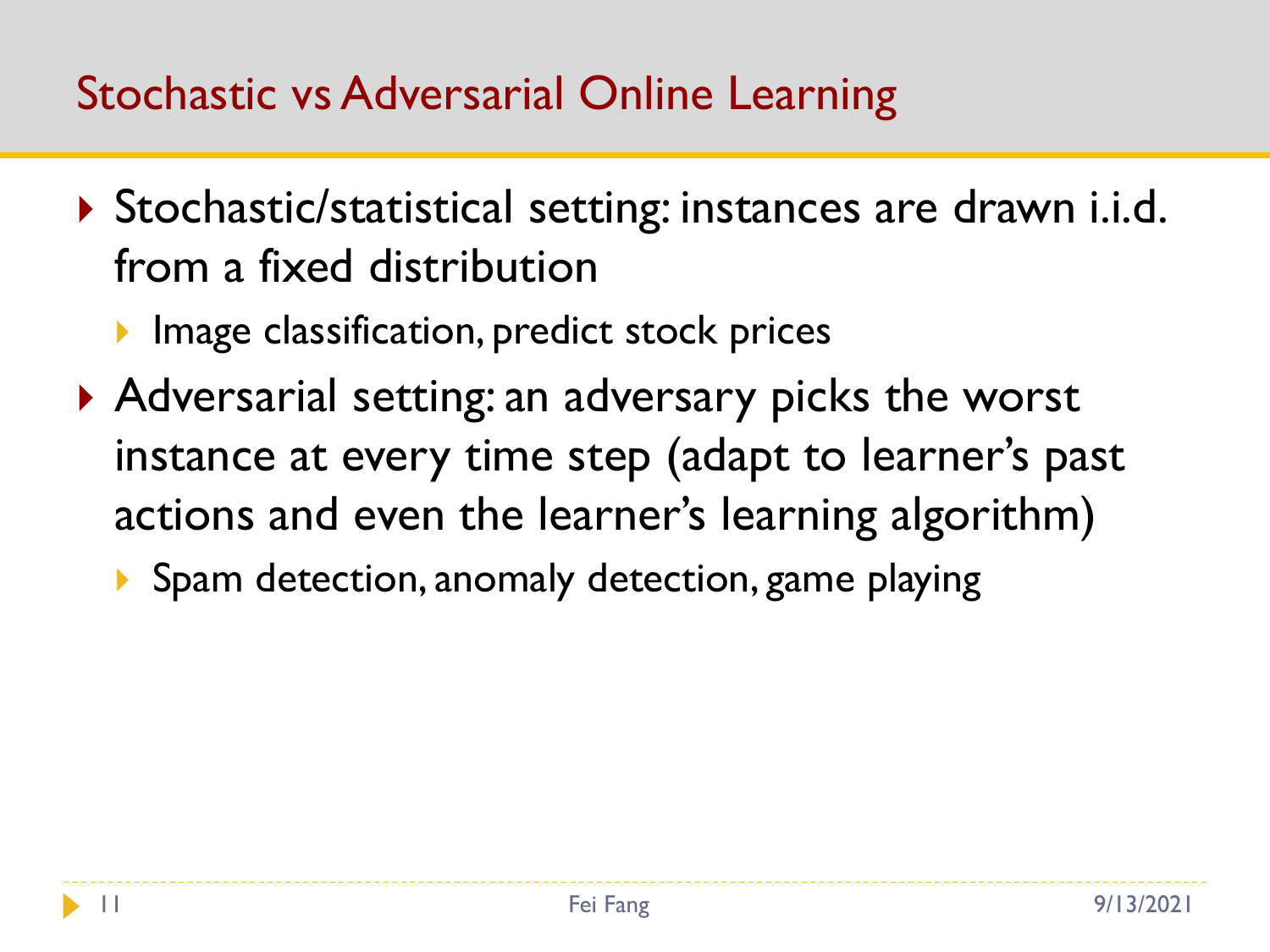# Applications of Online Learning

- ▶ Learn to make decisions in daily life
	- ▶ How to commute to school? Bus, walking, or driving? Which route?
- ▶ Learn to gamble or buy stocks
- Advertisers learn to bid for keywords
- ▶ Others?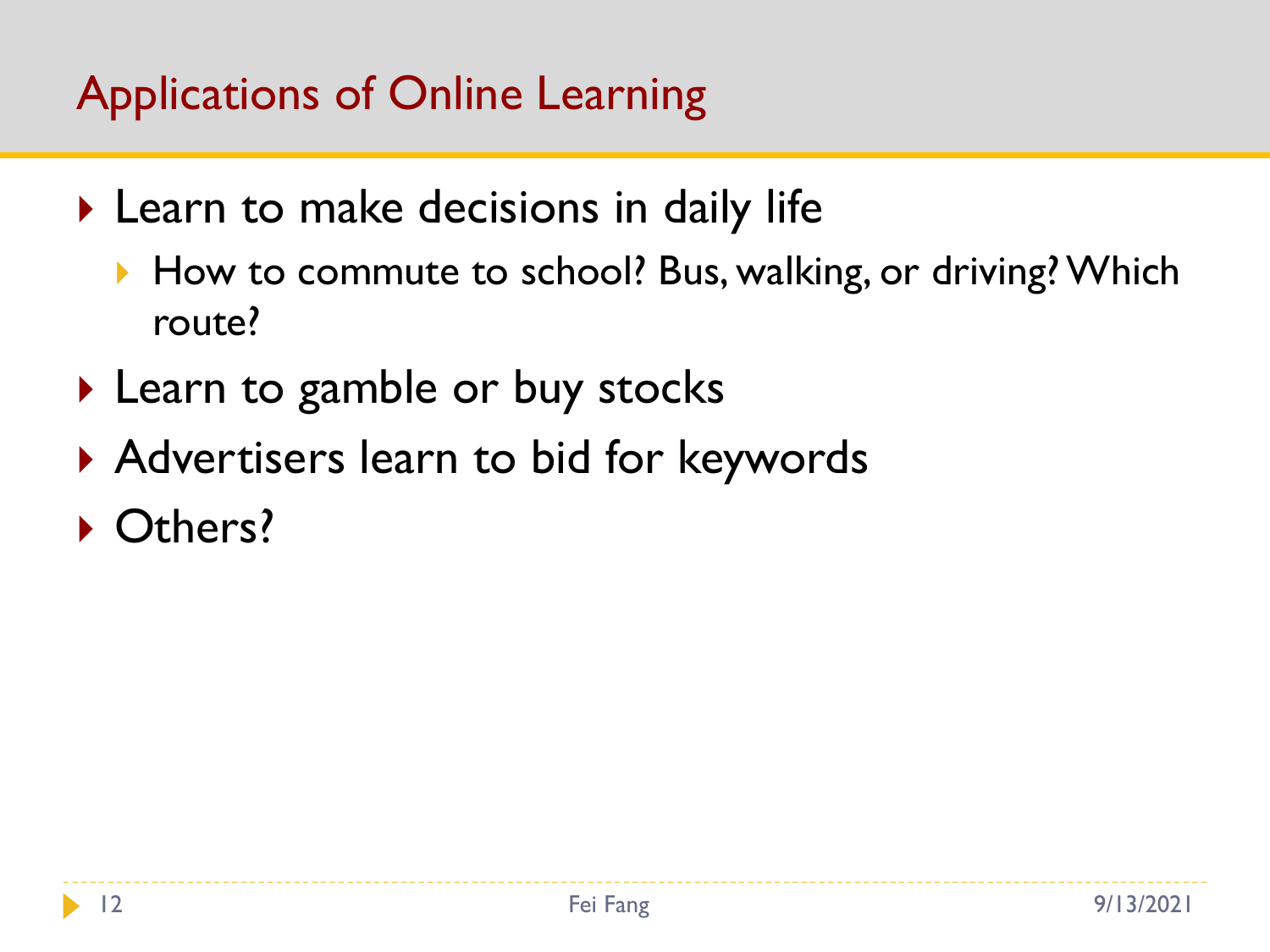# Online Convex Optimization

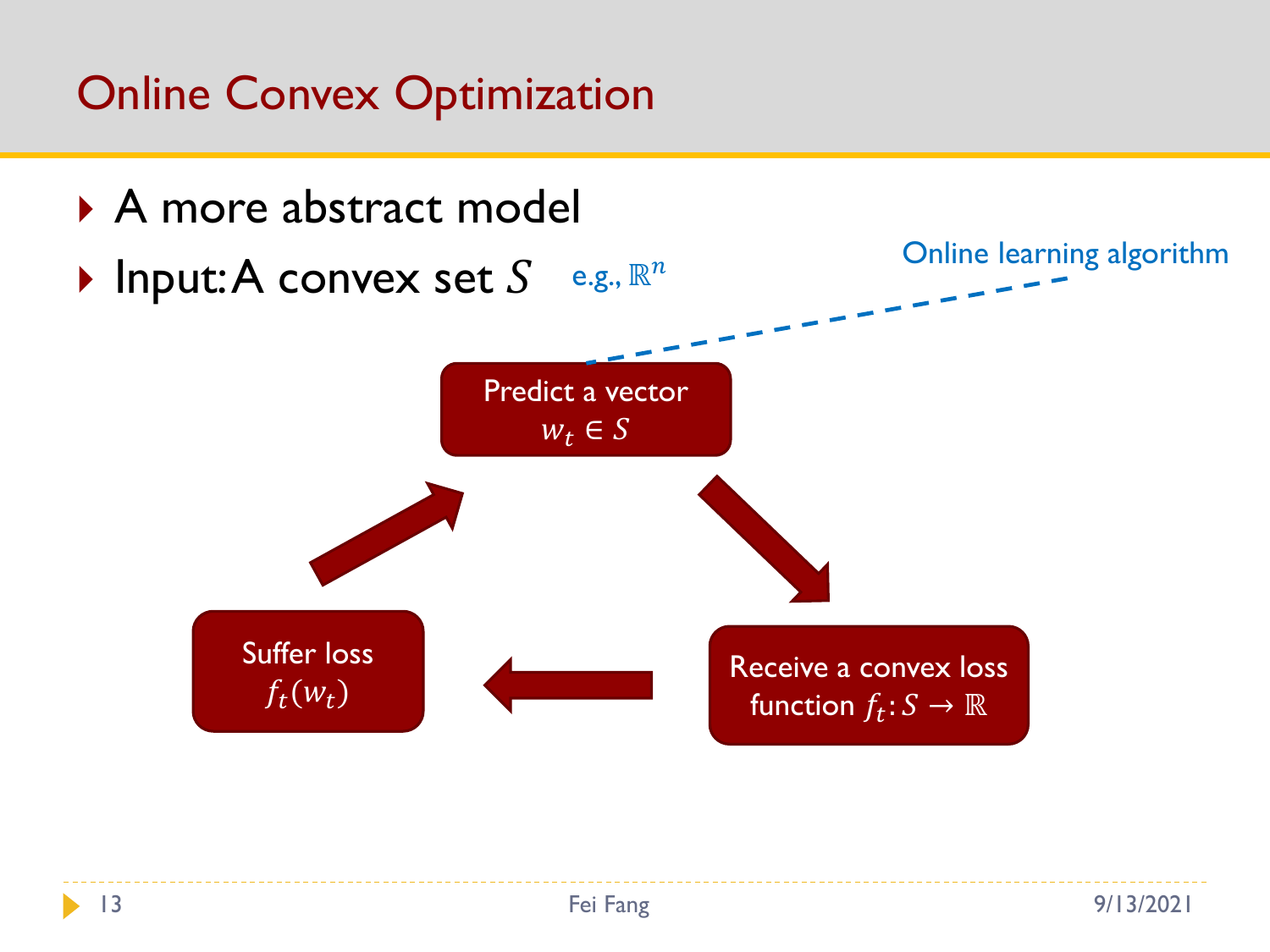# Online Convex Optimization

Convexity is preserved under a linear transformation: If  $f(x) = g(Ax + b)$ , g convex, then  $f(x)$  is convex



Online Regression:  $w_t$  are the parameters in the linear regression model

$$
p_t = \sum_i w_t[i]x_t[i] = \langle w_t, x_t \rangle
$$

$$
f_t(w_t) = l(p_t, y_t) = \left(\sum_i w_t[i]x_t[i] - y_t\right)^2
$$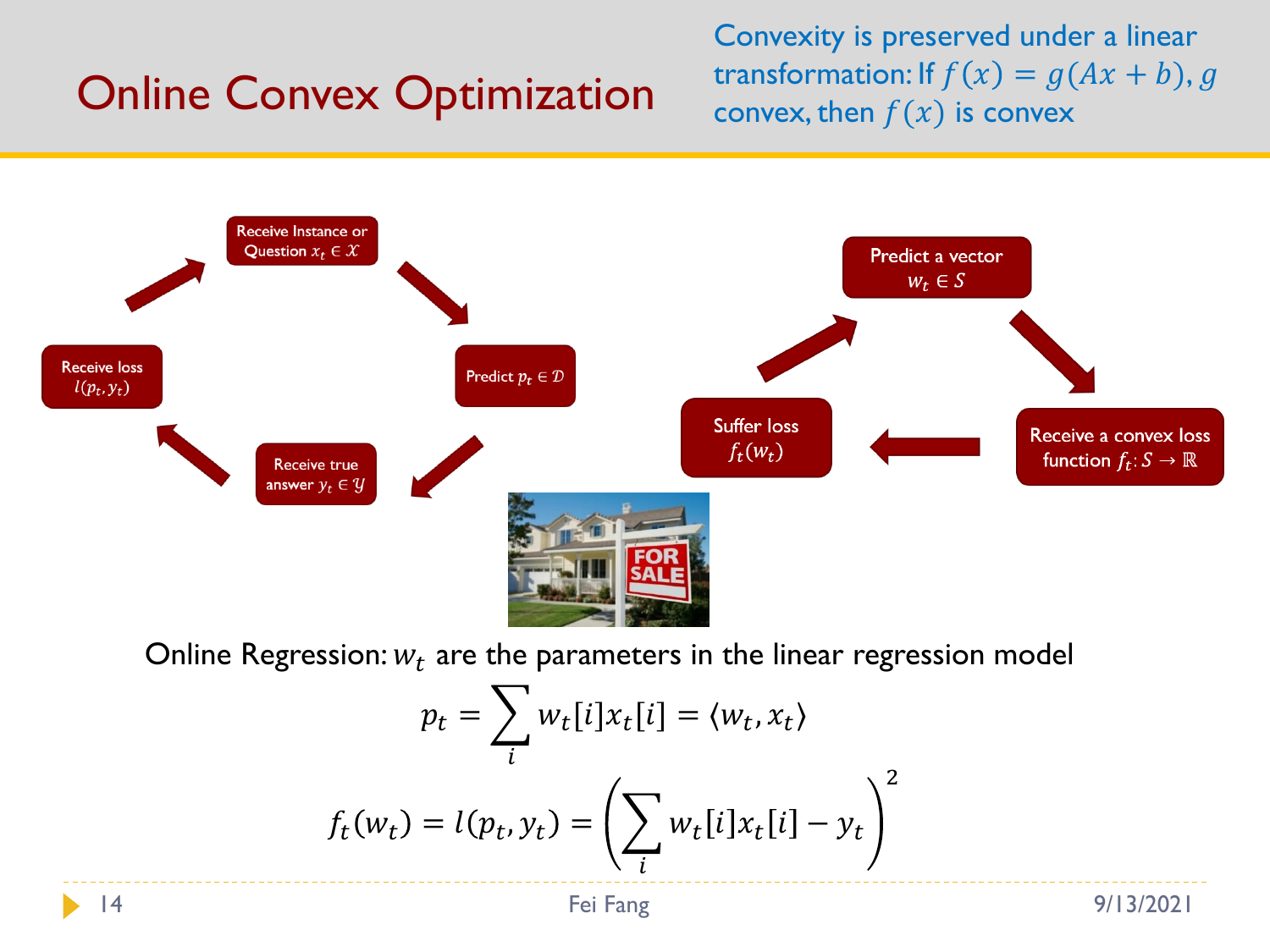# Online Convex Optimization



Prediction with Expert Advice: If there are  $n$  experts  $w_t \in \mathbb{R}^n$  are the probabilities of following each expert's advice  $p_t$ ~ $w_t$ , i.e.,  $\mathbb{P}[p_t = i] = w_t[i]$  $f_t(w_t) = \mathbb{E}_{p_t \sim w_t}[l(p_t, y_t)]$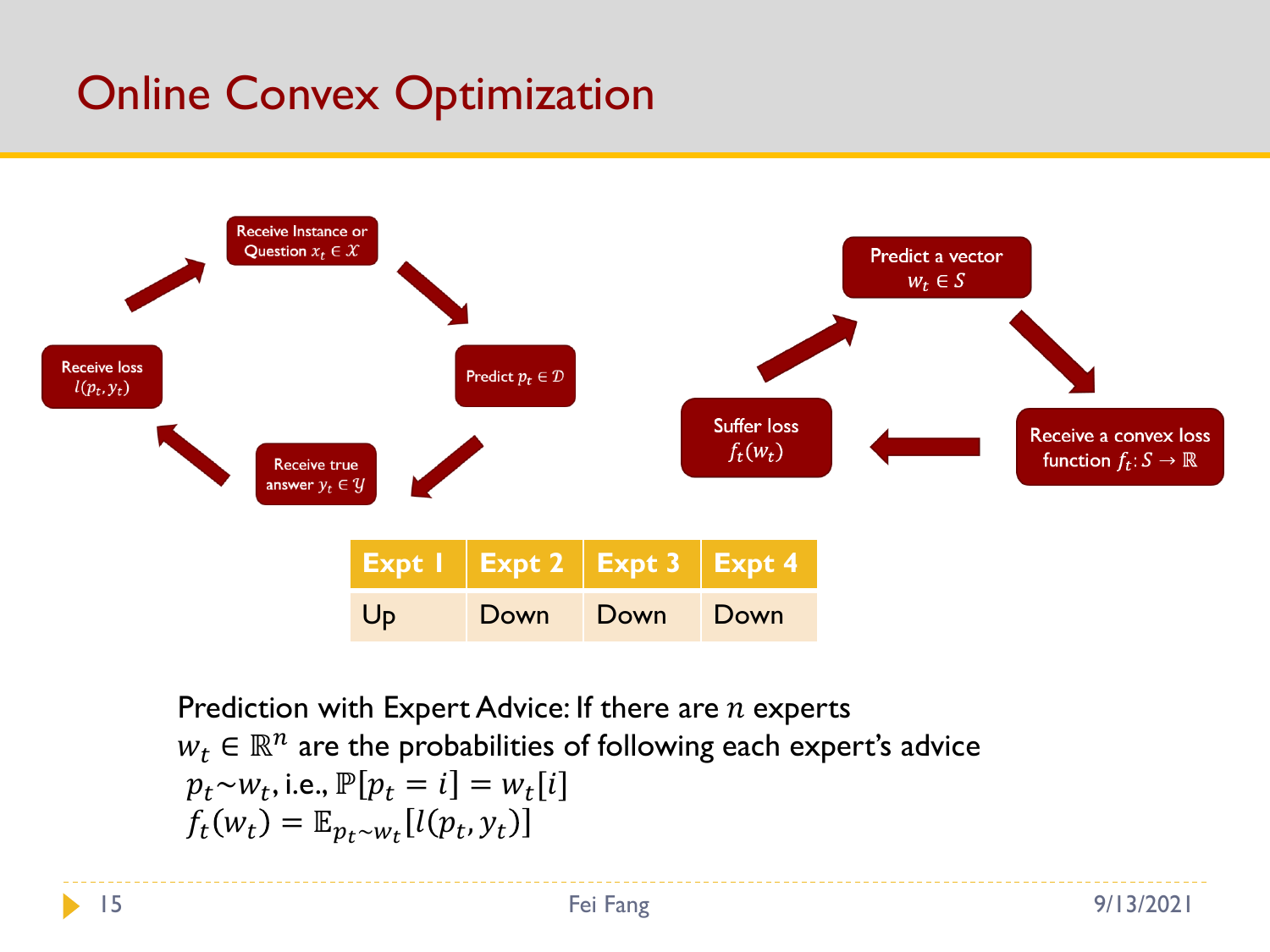

Assume we use a simple model for online image classification:

 $p_{t}=g\left(\begin{array}{cc} >\end{array} w_{t}[i]x_{t}[i]\ \right)\ \ \ \ \ g$  maps the linear combination to  $[0,1],$  e.g., sigmoid i

When can the online image classification problem be described as an OCO problem? A:  $l(p_t, y_t)$  is a convex function of  $p_t$ B:  $f_t(w_t)$  is a convex function of  $w_t$ C:  $g(a)$  is a convex function of a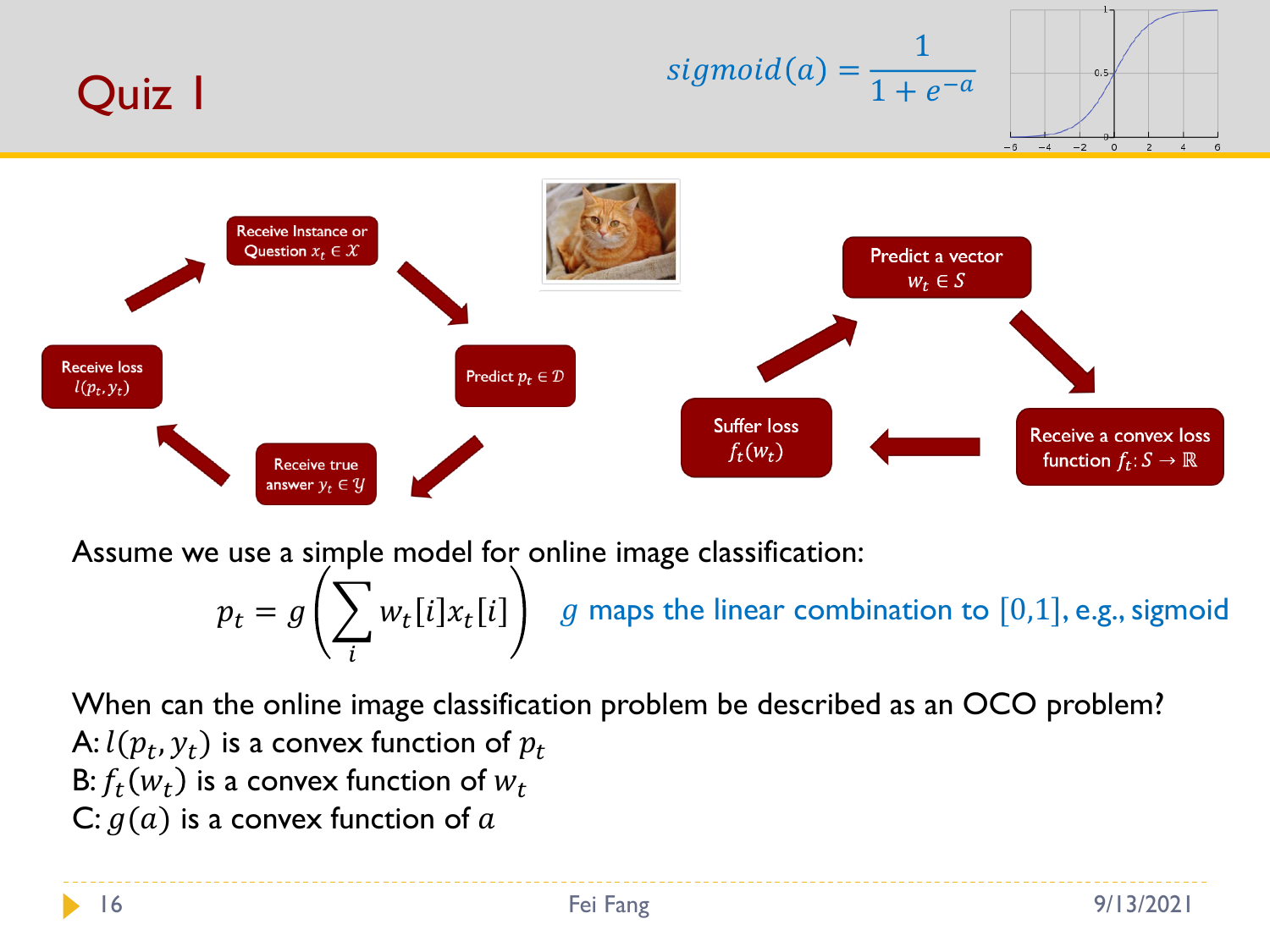### **Outline**

- ▶ Online Learning
- Regret Analysis
- ▶ Follow-the-(Regularized)-Leader
- ▶ Online Mirror Descent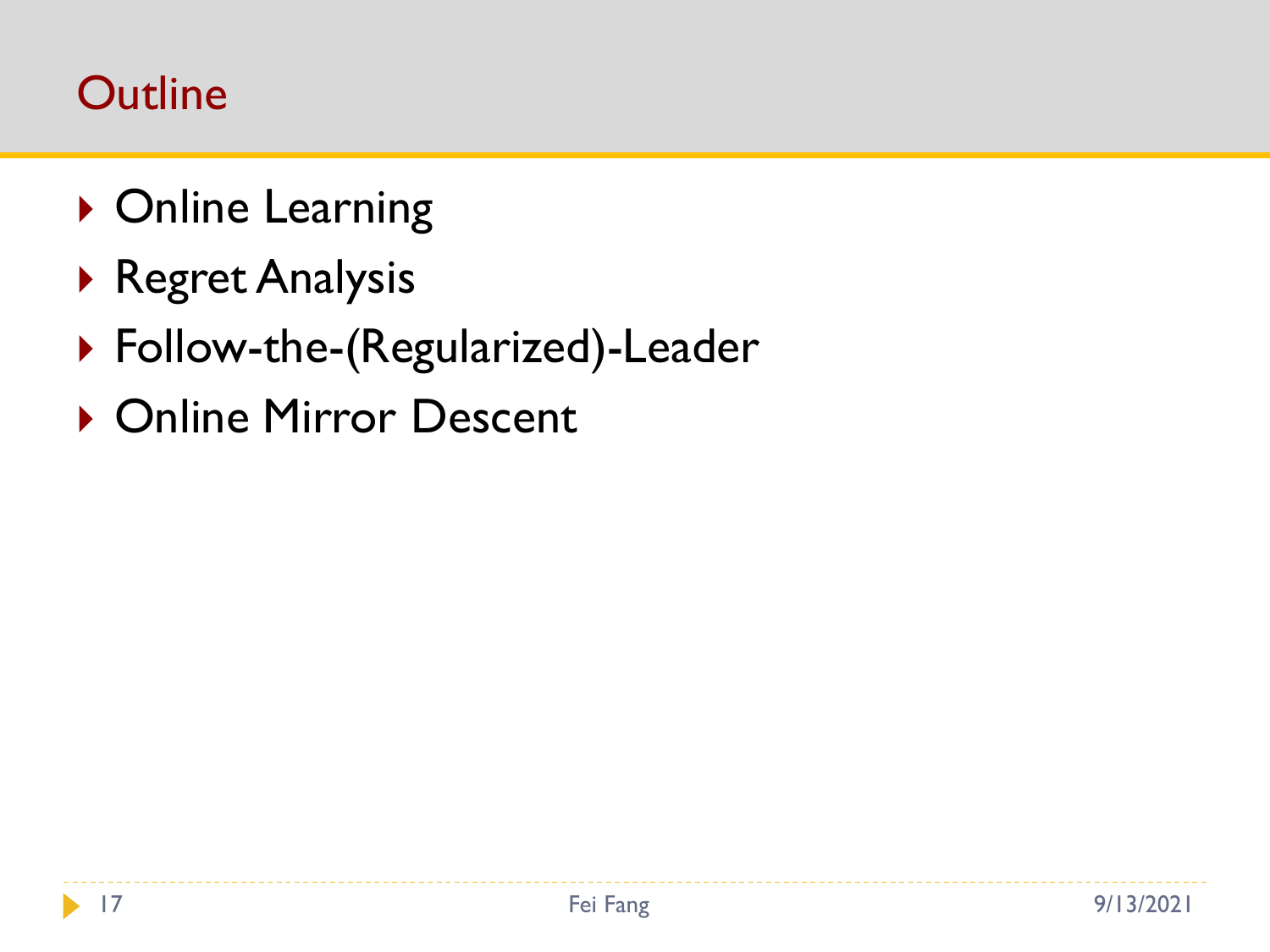### Regret

- ▶ How "sorry" the learner is in retrospect
- $\blacktriangleright$  In online classification
	- $\mathcal{Y} = \{0,1\}, \mathcal{D} = \{0,1\}$  or  $[0,1]$  (randomize over  $\{0,1\}$ )

$$
\blacktriangleright l_t(p_t, y_t) = |p_t - y_t|
$$

- An online learning algorithm A makes predictions  $p_t$
- $\triangleright$  After T time steps, regret relative to a fixed predictor  $h^{\star} \colon \mathcal{X} \to \mathcal{Y} = \{0,1\}$  is  $\text{Regret}_T(h^{\star}) = \sum_{\lambda}$  $t=1$  $\overline{T}$  $l(p_t, y_t) - \sum$  $t=1$  $\overline{T}$  $l(h^*(x_t), y_t)$
- Regret relative to a hypothesis class  $H$  is

$$
RegretT(\mathcal{H}) = \max_{h^* \in \mathcal{H}} RegretT(h^*)
$$

Compare to the best fixed hypothesis in hindsight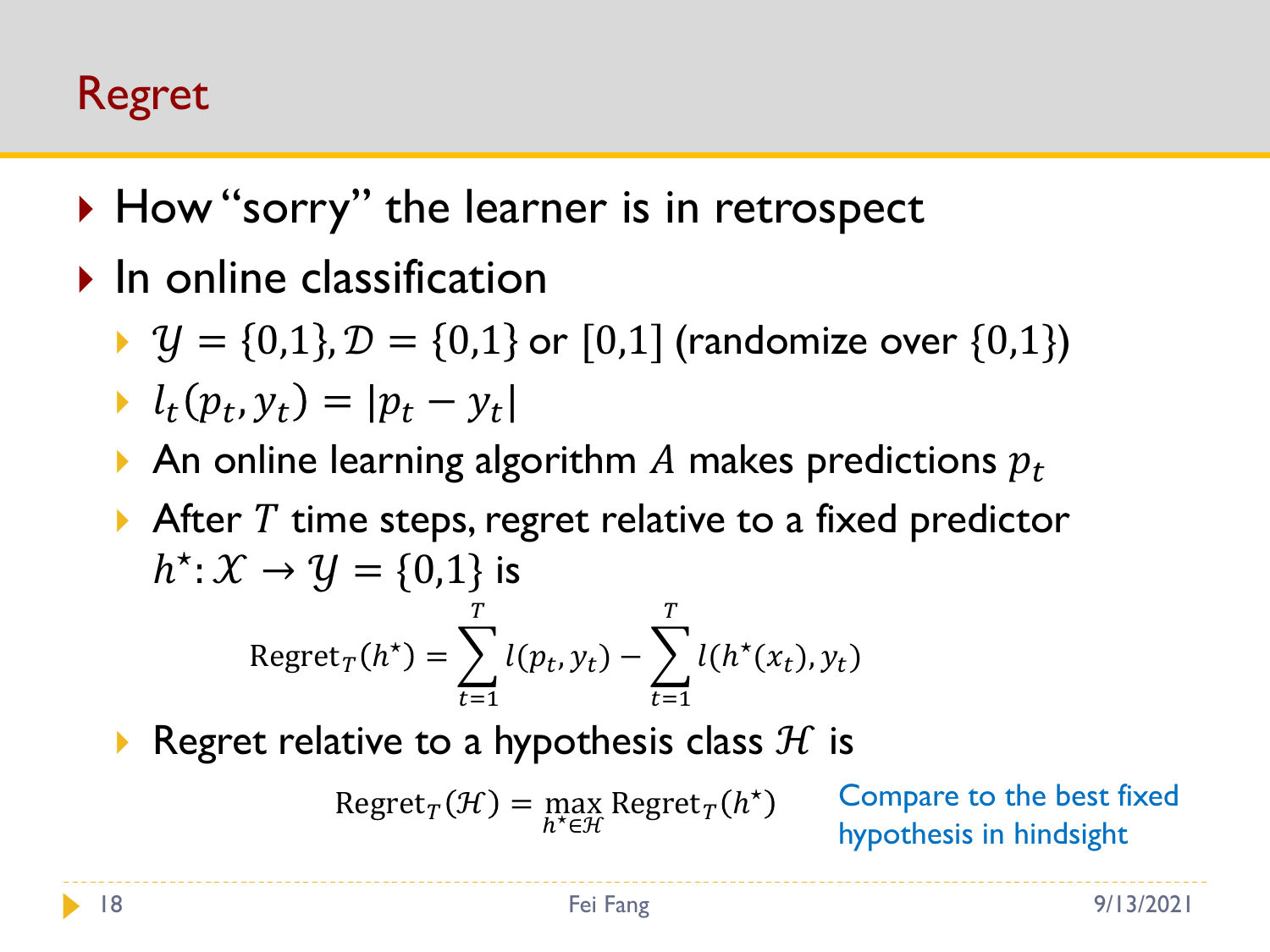Regret

- Generally, in online convex optimization
- Regret w.r.t. some vector  $u$  is Regret $_T(u) = \sum$  $t=1$  $\overline{T}$  $f_t(w_t) - \sum$  $t=1$  $\overline{T}$  $f_t(u)$
- Regret w.r.t. a set of vectors  $U$  is

 $\text{Regret}_{T}(U) = \max_{u \in U} \text{Regret}_{T}(u)$ 

Compare to the best fixed vector in  $U$  in hindsight

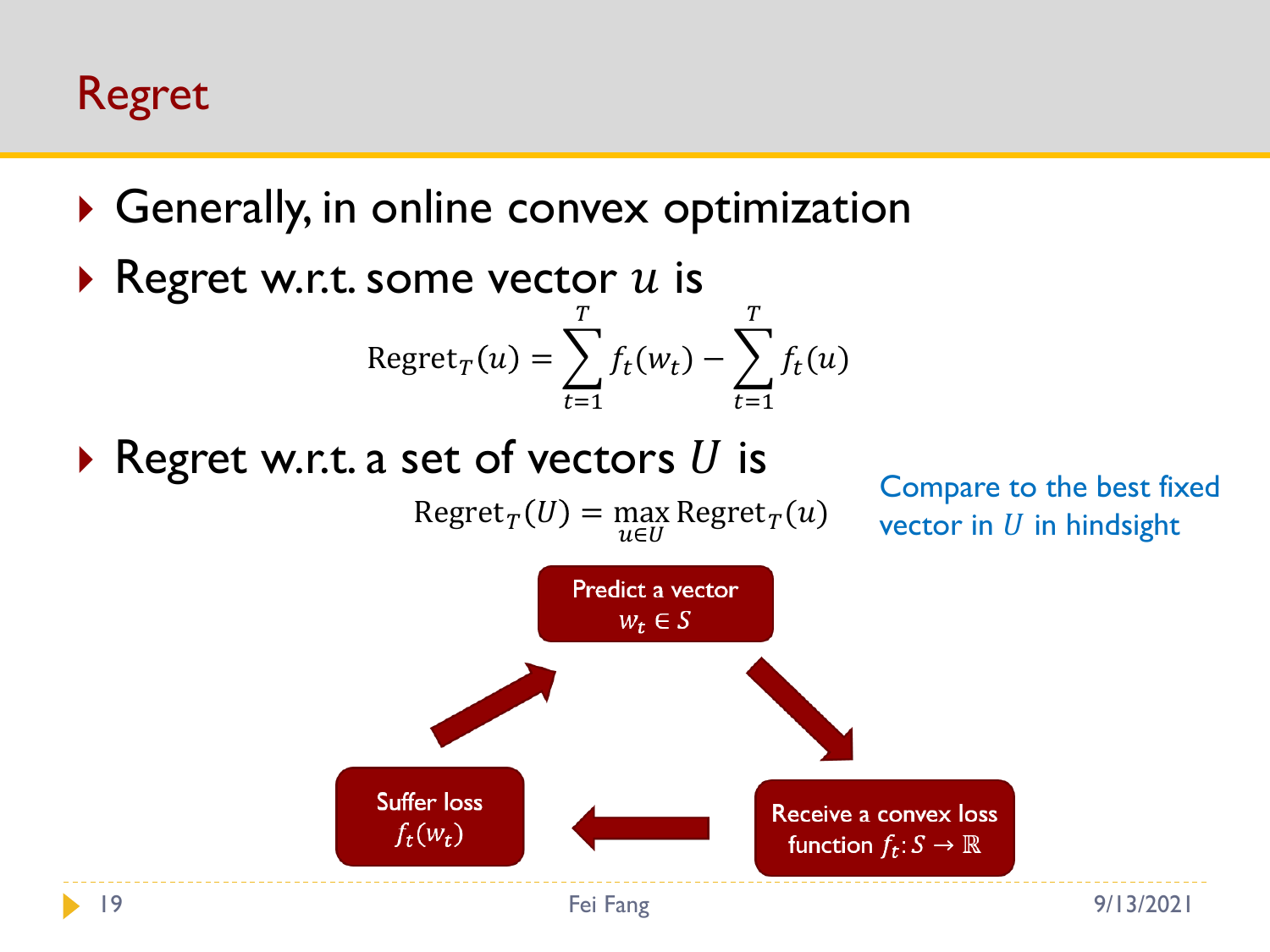# No Regret

- $\blacktriangleright$  Consider the average regret  $\bar{R} = \frac{\text{Regret}_T}{T}$  $\overline{T}$
- If  $R \to 0$  as  $T \to \infty$ , we say the online learning algorithm has no-regret
	- Equivalently, we can say, the regret is sublinear in  $T$
- ▶ A typical goal in online learning is to design no-regret algorithms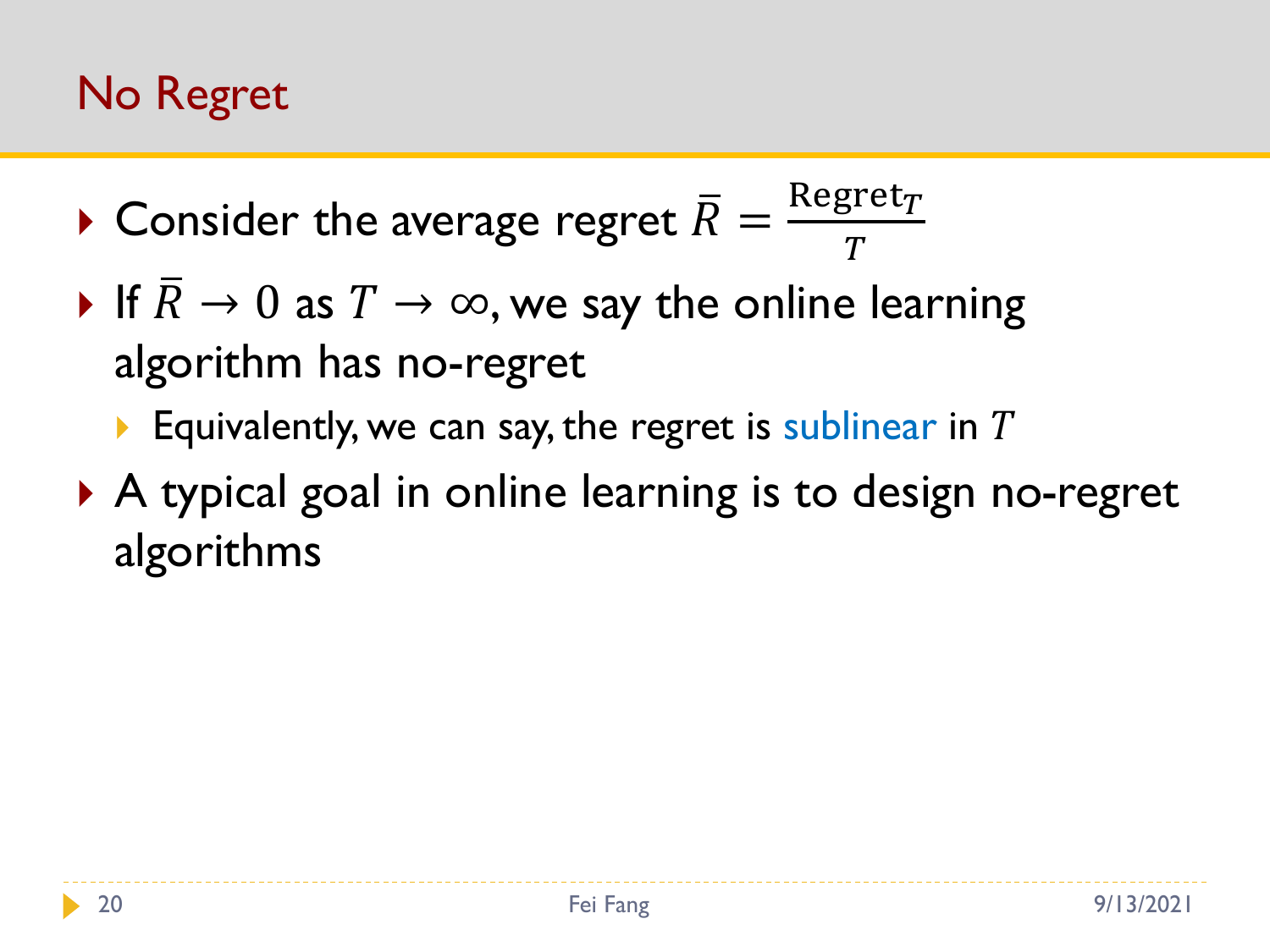### **Outline**

- ▶ Online Learning
- Regret Analysis
- ▶ Follow-the-(Regularized)-Leader
- ▶ Online Mirror Descent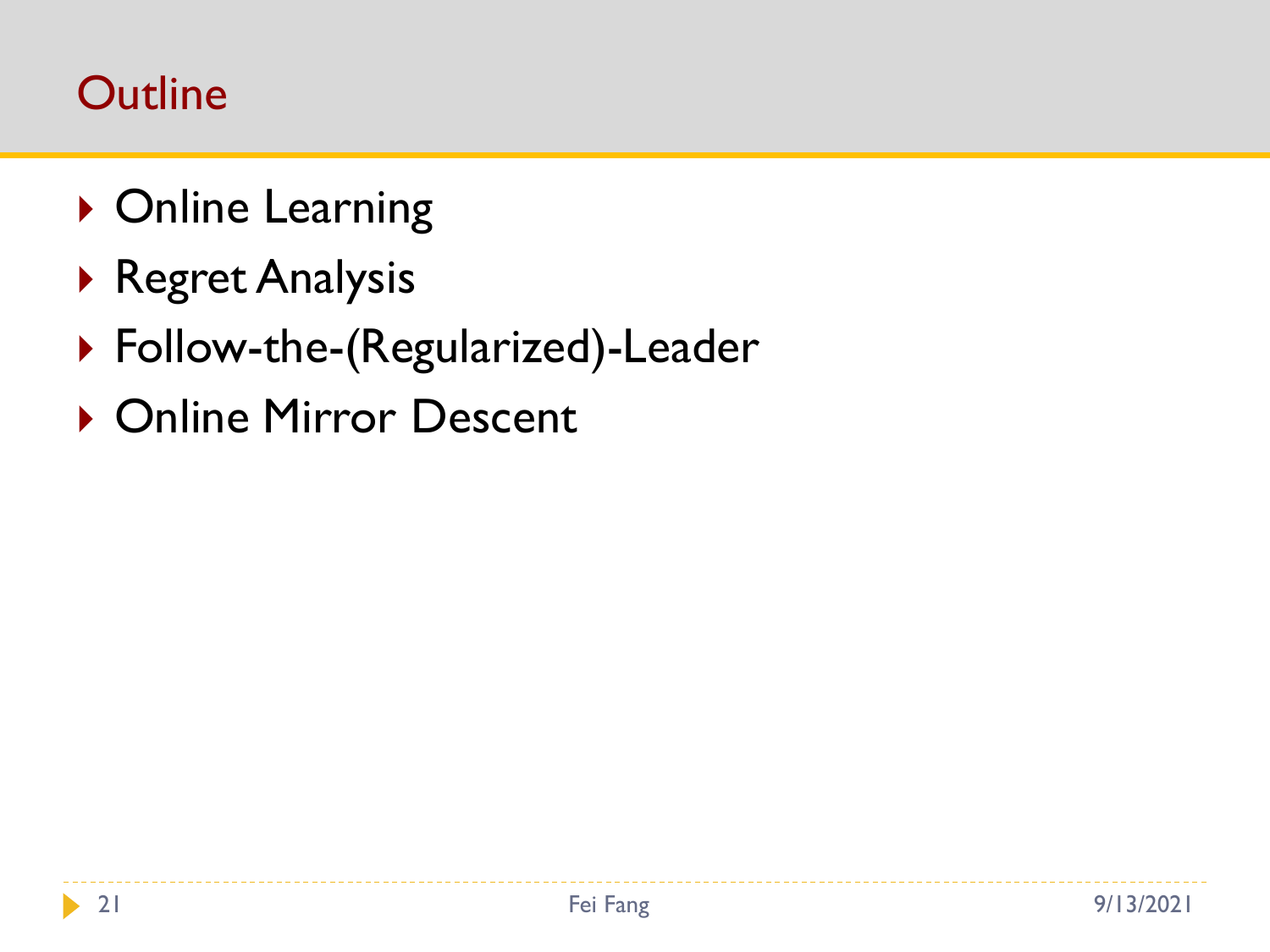Follow-the-Leader (FTL)

#### **Follow-the-Leader**

$$
\forall t, w_t = \operatorname{argmin}_{w \in S} \sum_{i}^{t-1} f_i(w)
$$

- $\triangleright$  Pick the best vector on all past rounds
- ▶ Break ties arbitrarily



In Online Regression: Train a model with all historical data, and use the trained model for prediction in the next round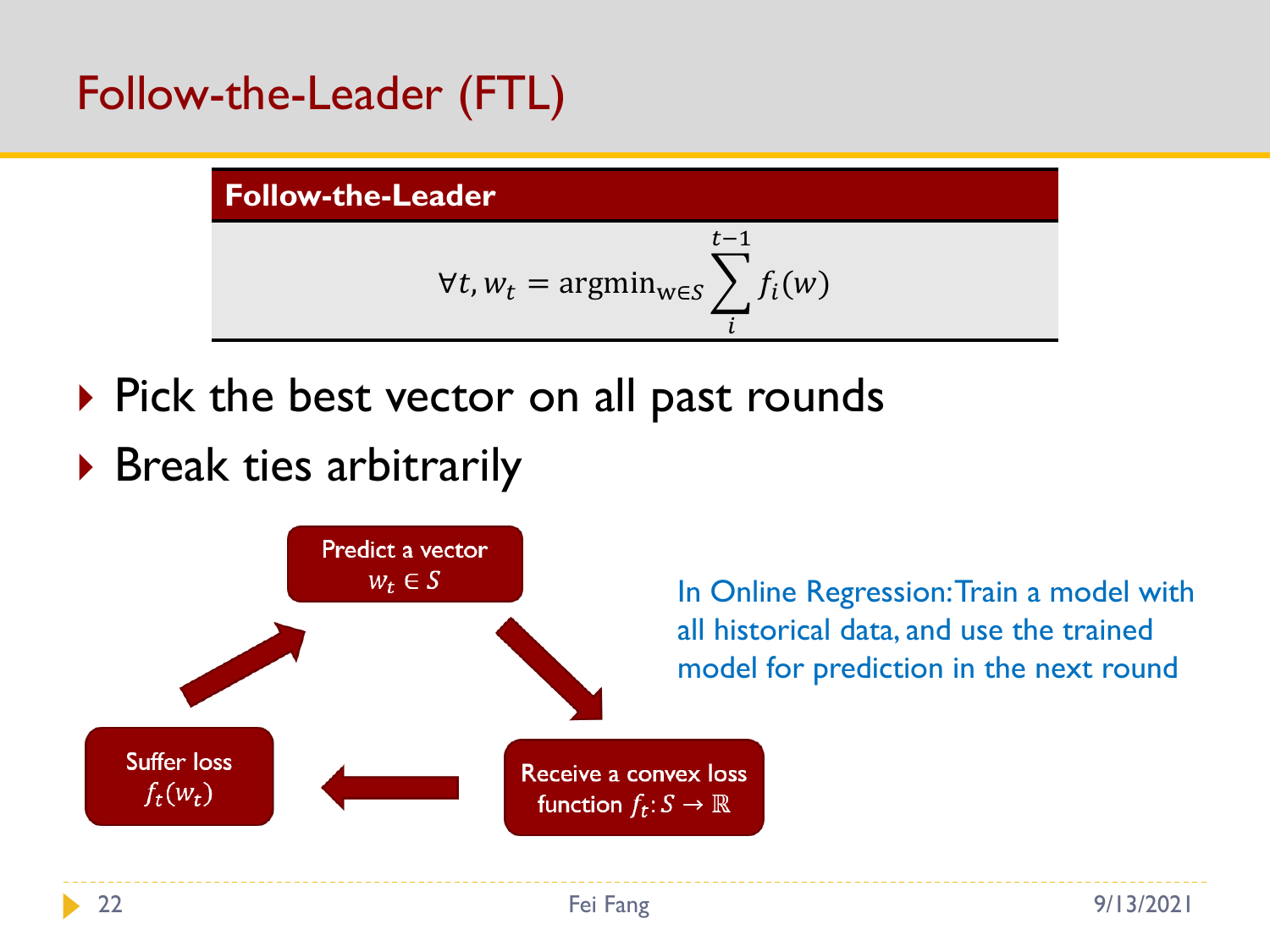# Quiz 2

- If we apply FTL to Prediction with Expert Advice, which expert's advice will be followed in each round? (Assume the expert's advice is binary)
	- A: Probability of choosing expert  $i$  is proportional to the number of past rounds expert  $i$  is correct
	- ▶ B: Always follow the expert with the minimum number of mistakes in the past rounds
	- ▶ C: None of the above

#### **Follow-the-Leader**

$$
\forall t, w_t = \operatorname{argmin}_{w \in S} \sum_{i}^{t-1} f_i(w)
$$

Prediction with Expert Advice: If there are  $n$  experts  $w_t \in \mathbb{R}^n$  are the probabilities of following each expert's advice  $p_t$ ~ $w_t$ , i.e.,  $\mathbb{P}[p_t = i] = w_t[i]$  $f_t(w_t) = \mathbb{E}_{p_t \sim w_t}[l(p_t, y_t)]$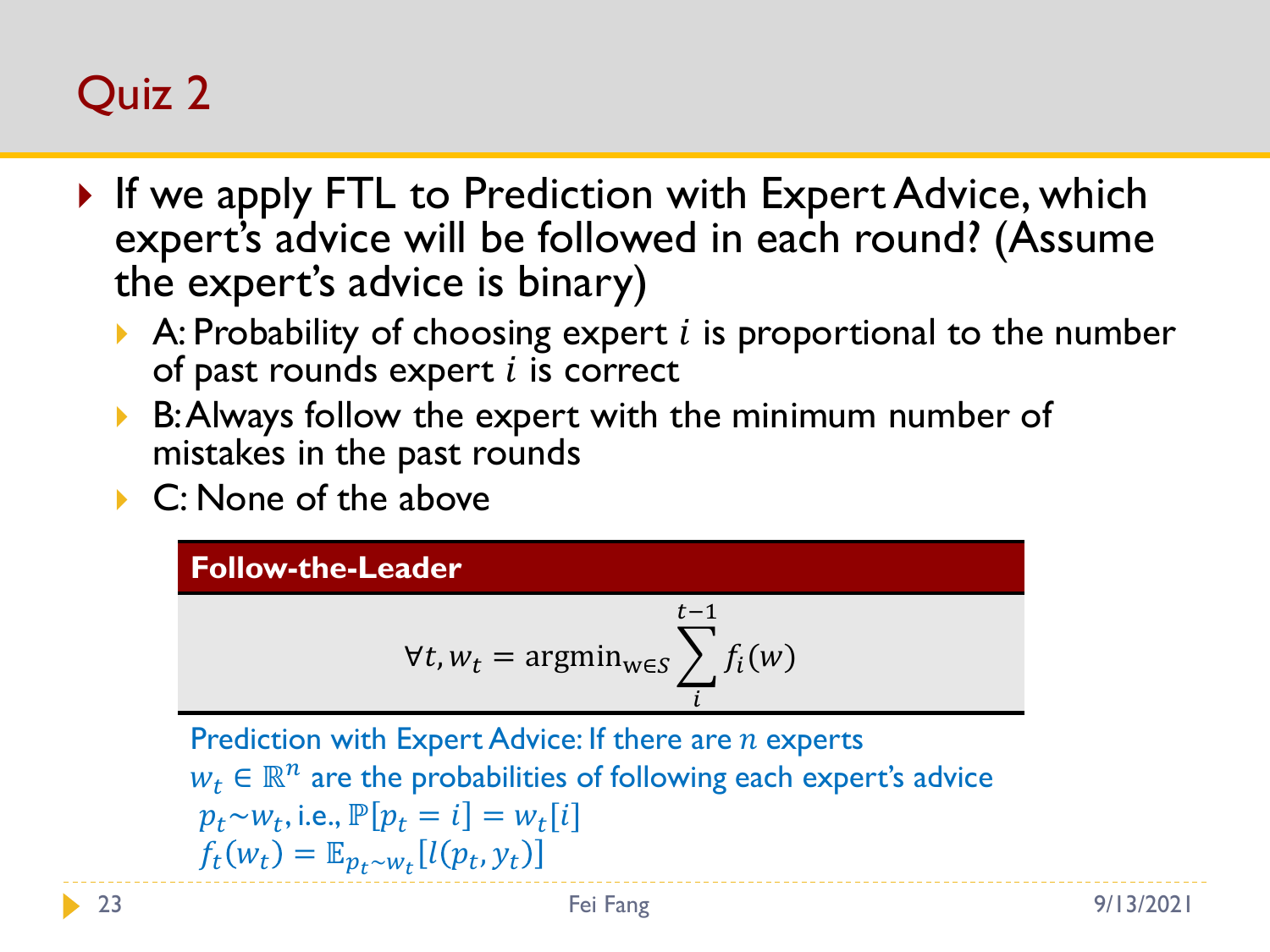# Follow-the-Regularized-Leader (FoReL)



- ▶ Use a regularization function
- ▶ Different regularization functions will yield different algorithms with different regret bounds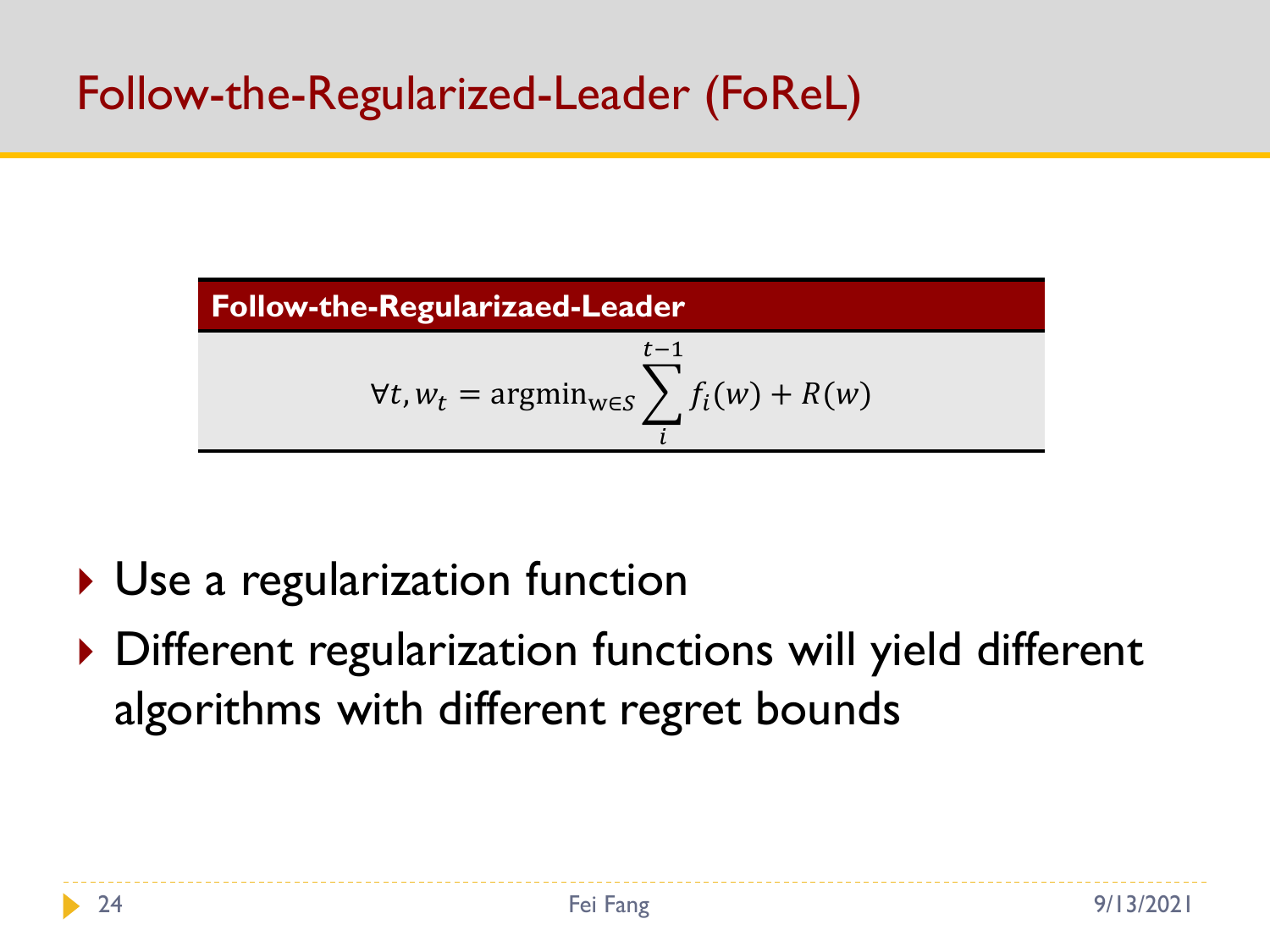#### FoReL

$$
\forall t, w_t = \operatorname{argmin}_{w \in S} \sum_{i}^{t-1} f_i(w) + R(w)
$$

- $\blacktriangleright$  Consider a problem where  $f_t(w) = \langle w, z_t \rangle$  for some vector  $z_t$  and  $S = \mathbb{R}^d$
- Run FoReL with regularization function  $R(w) =$ 1  $\frac{1}{2\eta}\|w\|_2^2$  for some positive scalar  $\eta$
- $\triangleright$  Then  $w_{t+1} =$

#### Online gradient descent!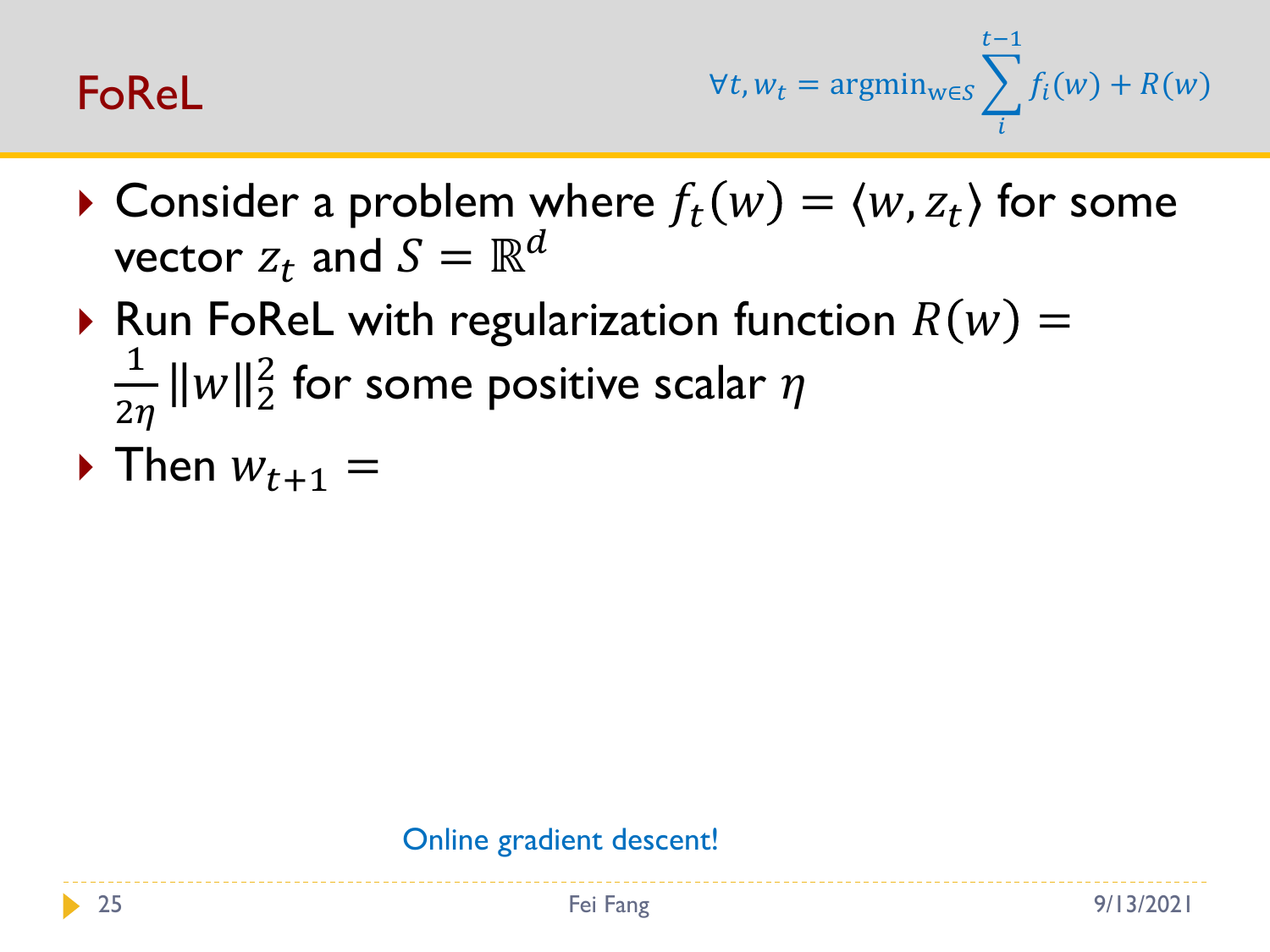#### FoReL

$$
\forall t, w_t = \operatorname{argmin}_{w \in S} \sum_{i}^{t-1} f_i(w) + R(w)
$$

- Consider a problem where  $f_t(w) = \langle w, z_t \rangle$  for some vector  $z_t$  and  $S = \mathbb{R}^d$
- Run FoReL with regularization function  $R(w) =$ 1  $\frac{1}{2\eta}$  ||w||2 for some positive scalar  $\eta$
- Then  $w_{t+1} = \operatorname{argmin}_{w \in S} \sum_{i}^{t} f_i(w) + R(w) =$  $\arg\min_{w \in S} \sum_{i}^{t} w^{T} z_{t} +$  $\overline{1}$  $rac{1}{2\eta}$   $||w||_2^2$

Set gradient of the function w.r.t w to be 0 to get  $W_{t+1}$ , i.e.,

$$
\sum_{i}^{t} z_{t} + \frac{1}{2\eta} 2w = 0
$$
  
So  $w_{t+1} = -\eta \sum_{i=1}^{t} z_{t} = w_{t} - \eta z_{t} = w_{t} - \eta \partial f_{t}(w_{t})$ 

Online gradient descent!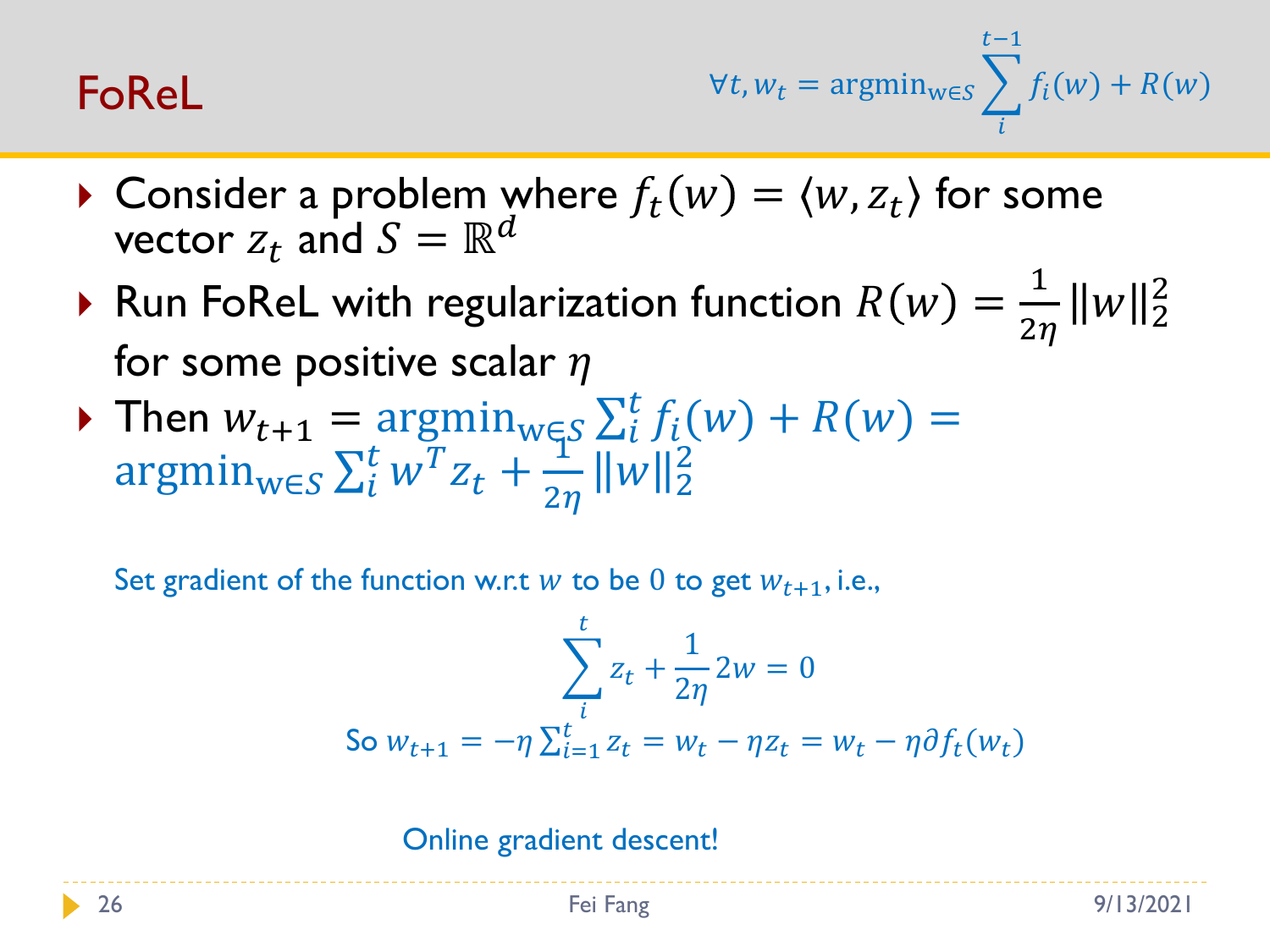#### FoReL

It can be proved that running this version of  $FoRel$ on this problem yield

Regret<sub>T</sub>
$$
(u) \le \frac{1}{2\eta} ||u||_2^2 + \eta \sum_{t=1}^T ||z_t||_2^2, \forall u
$$

If we consider a set of vectors  $U = \{u : ||u|| \leq B\},\$ with a properly chosen constant  $\eta$ , we can get

 $Regret_T(U) \leq BL\sqrt{2T}$ 

Is this version of FoReL a no-regret algorithm for the problem?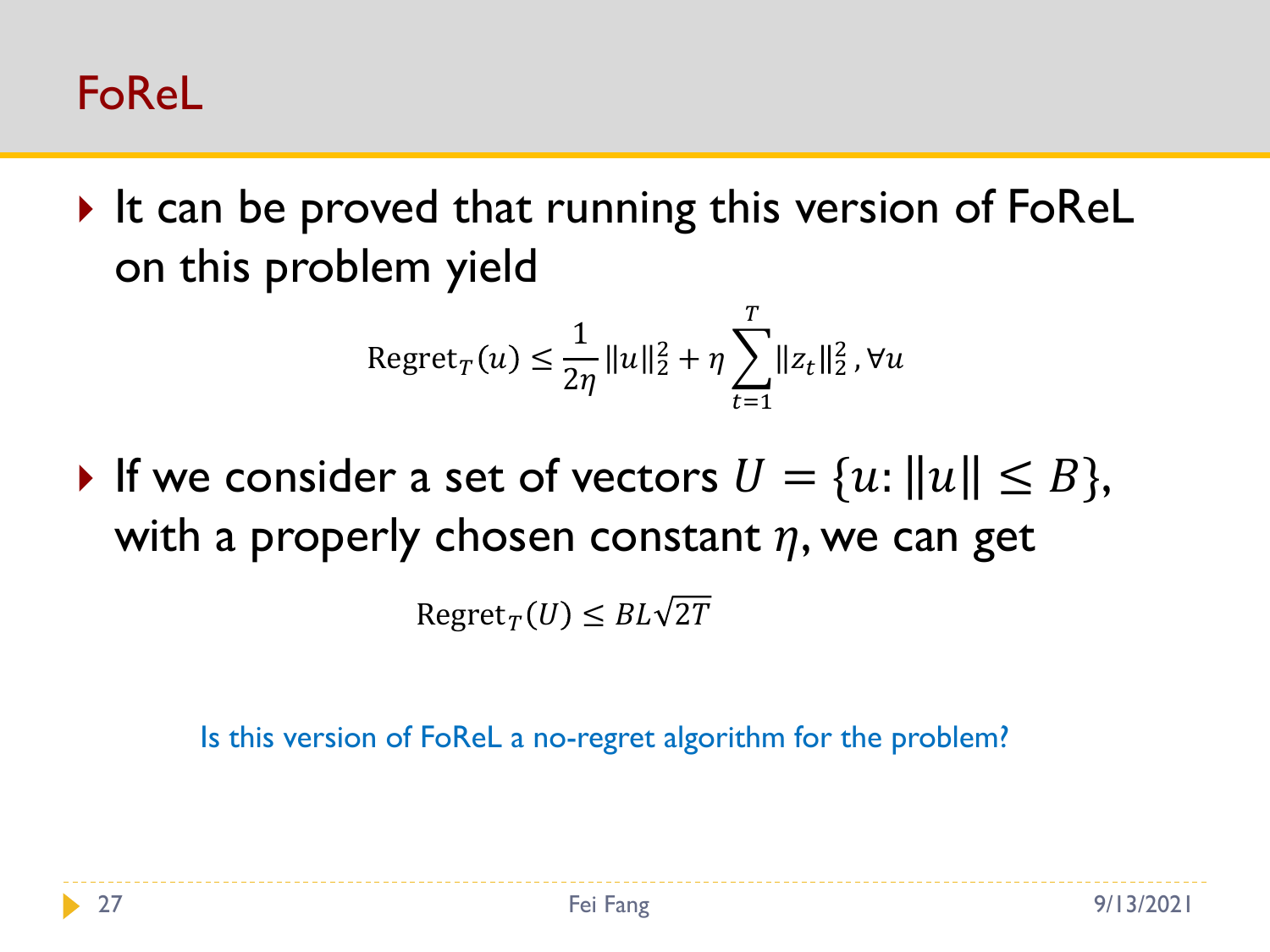Disadvantage of FoReL

▶ Need to solve an optimization problem at each online round

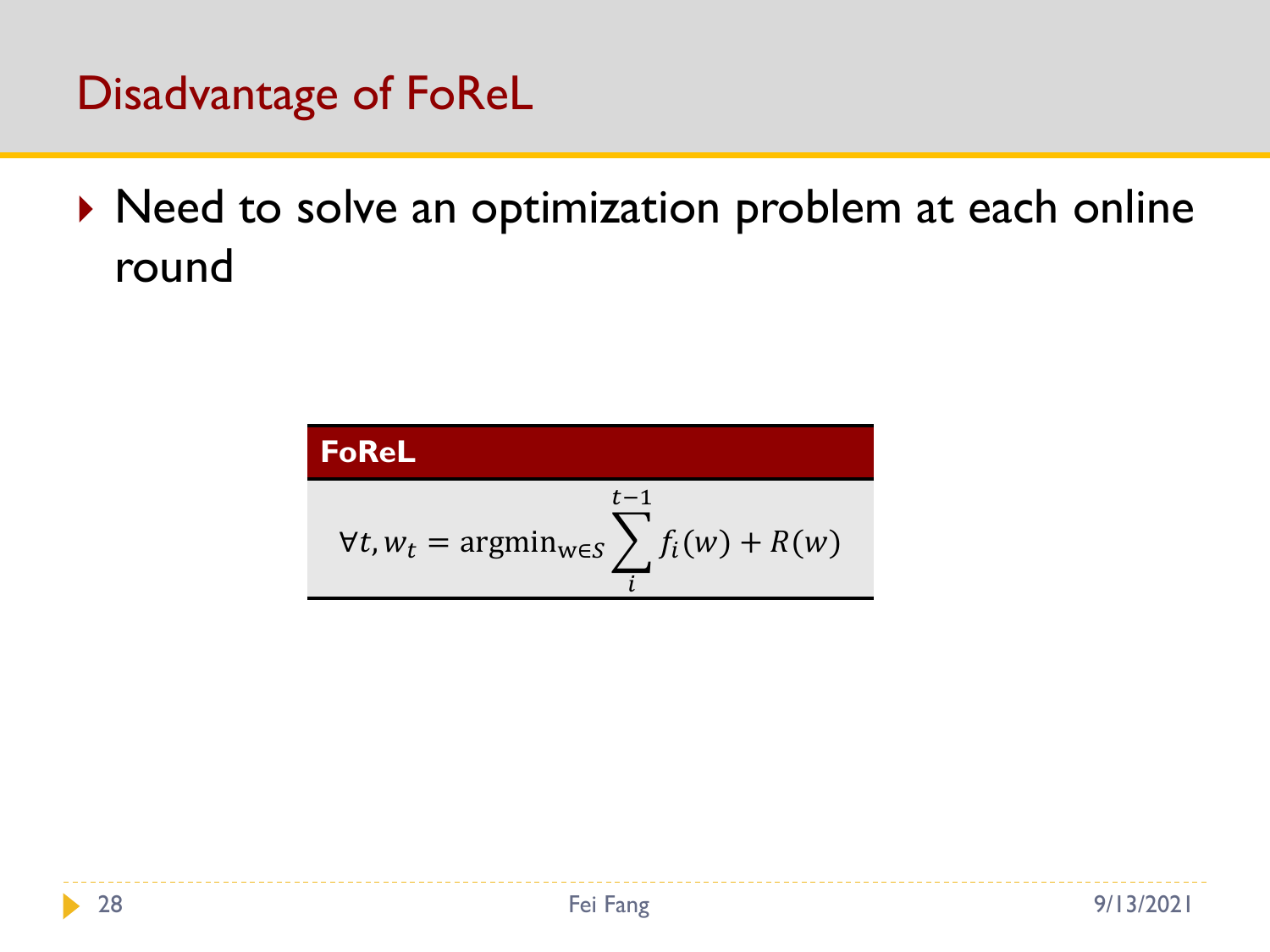### **Outline**

- ▶ Online Learning
- Regret Analysis
- ▶ Follow-the-(Regularized)-Leader
- ▶ Online Mirror Descent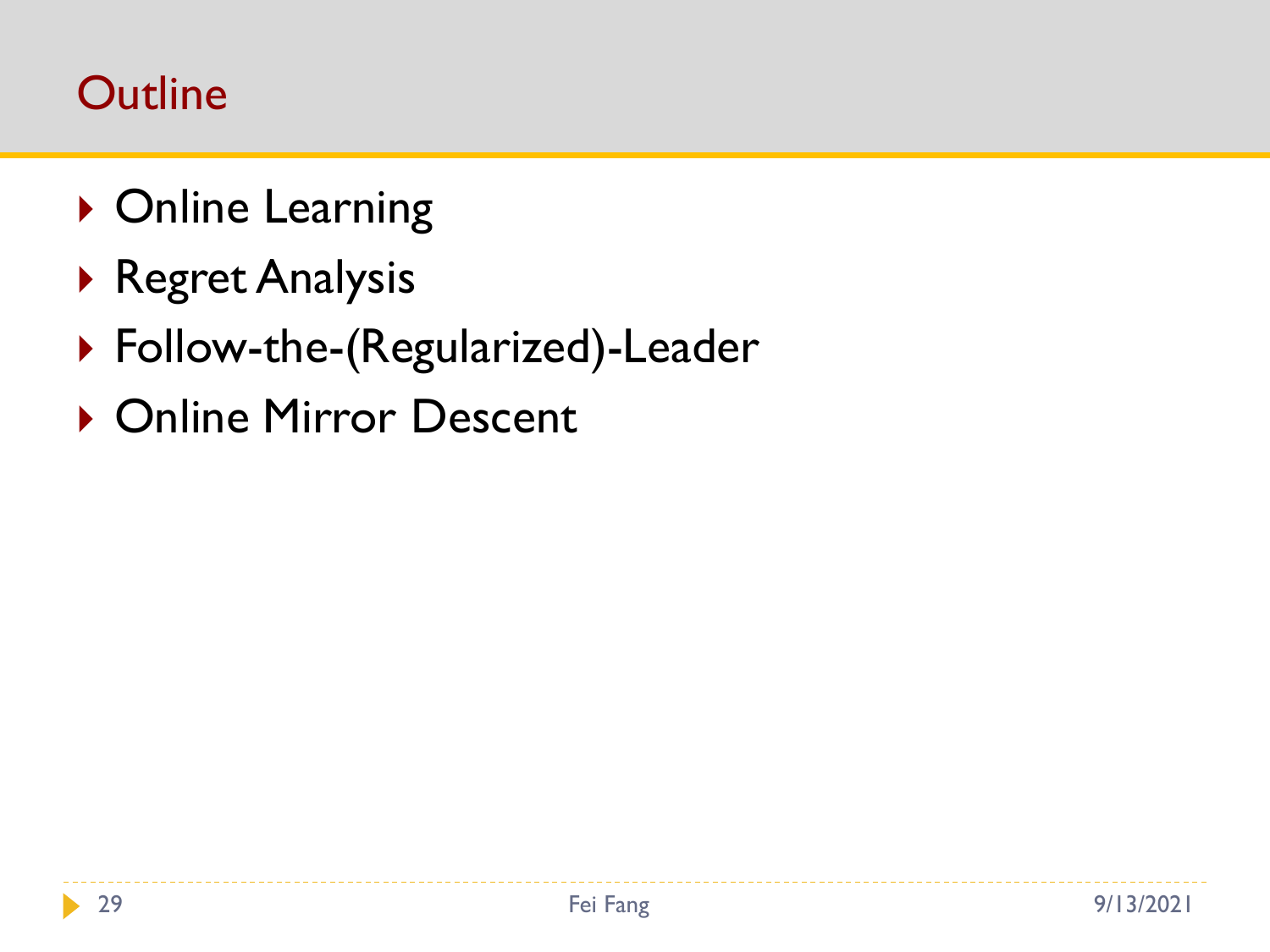Online Mirror Descent (OMD)

 A family of algorithms without solving an optimization problem in each round

#### **Online Mirror Descent**

Parameters: a link function  $g: \mathbb{R}^d \to S$ Initialize:  $\theta_1 = 0$ for  $t = 1, 2, ...$ predict  $w_t = g(\theta_t)$ Update  $\theta_{t+1} = \theta_t - z_t$  where  $z_t = \partial f_t(w_t)$ 

▶ Different link functions will yield different algorithms with different regret bounds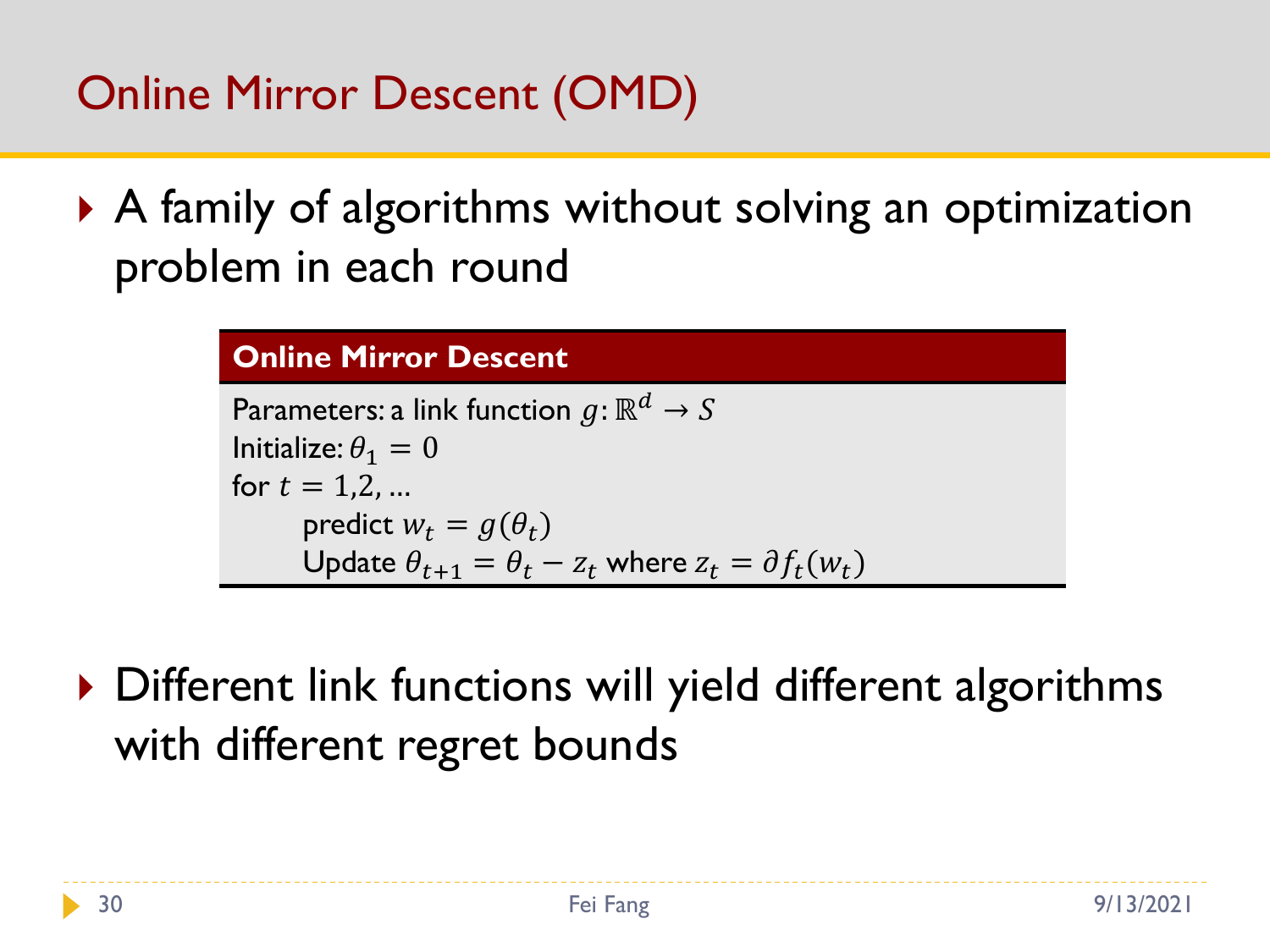# Quiz 3

- $\blacktriangleright$  If  $S=\mathbb{R}^d$ ,  $g(\theta)=\eta\theta,$  what is the relationship between  $w_{t+1}$  and  $w_t$ ?
	- A:  $W_{t+1} \geq W_t$
	- $\blacktriangleright$  B:  $W_{t+1} \leq W_t$

$$
\blacktriangleright \mathbf{C}: w_{t+1} = w_t - \eta \partial f_t(w_t)
$$

- $\triangleright$  D:  $w_{t+1} = w_t \eta \theta_t$
- ▶ E: None of the above

#### **Online Mirror Descent**

Parameters: a link function  $g: \mathbb{R}^d \to S$ Initialize:  $\theta_1 = 0$ for  $t = 1, 2, ...$ predict  $w_t = g(\theta_t)$ Update  $\theta_{t+1} = \theta_t - z_t$  where  $z_t = \partial f_t(w_t)$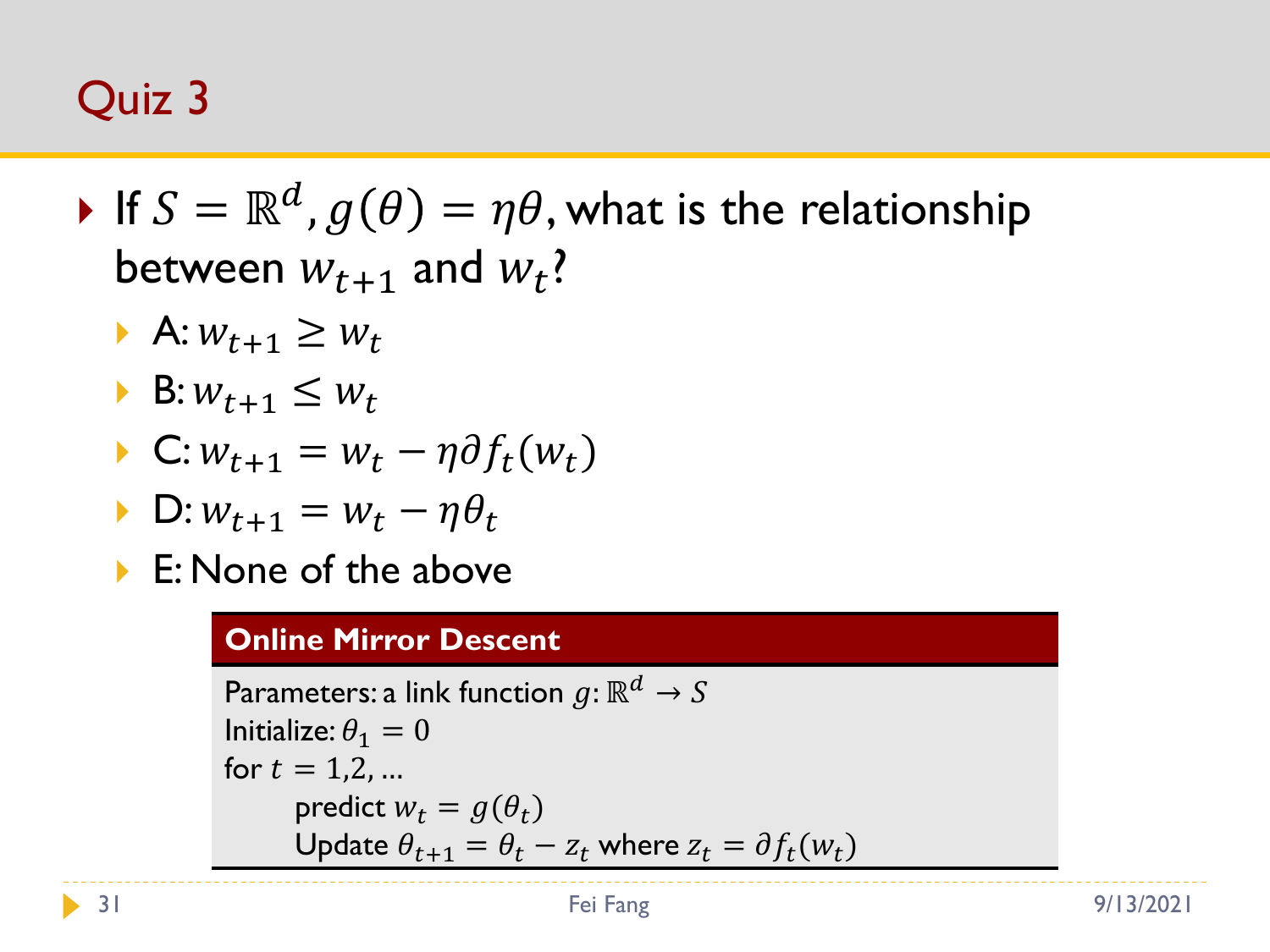# Quiz 3

- $\blacktriangleright$  If  $S=\mathbb{R}^d$ ,  $g(\theta)=\eta\theta,$  what is the relationship between  $w_{t+1}$  and  $w_t$ ? Online gradient descent again!
	- A:  $W_{t+1} \geq W_t$
	- $\blacktriangleright$  B:  $W_{t+1} \leq W_t$

$$
\blacktriangleright \mathbf{C}: w_{t+1} = w_t - \eta \partial f_t(w_t)
$$

- $\triangleright$  D:  $w_{t+1} = w_t \eta \theta_t$
- ▶ E: None of the above

#### **Online Mirror Descent**

Parameters: a link function  $g: \mathbb{R}^d \to S$ Initialize:  $\theta_1 = 0$ for  $t = 1, 2, ...$ predict  $w_t = g(\theta_t)$ Update  $\theta_{t+1} = \theta_t - z_t$  where  $z_t = \partial f_t(w_t)$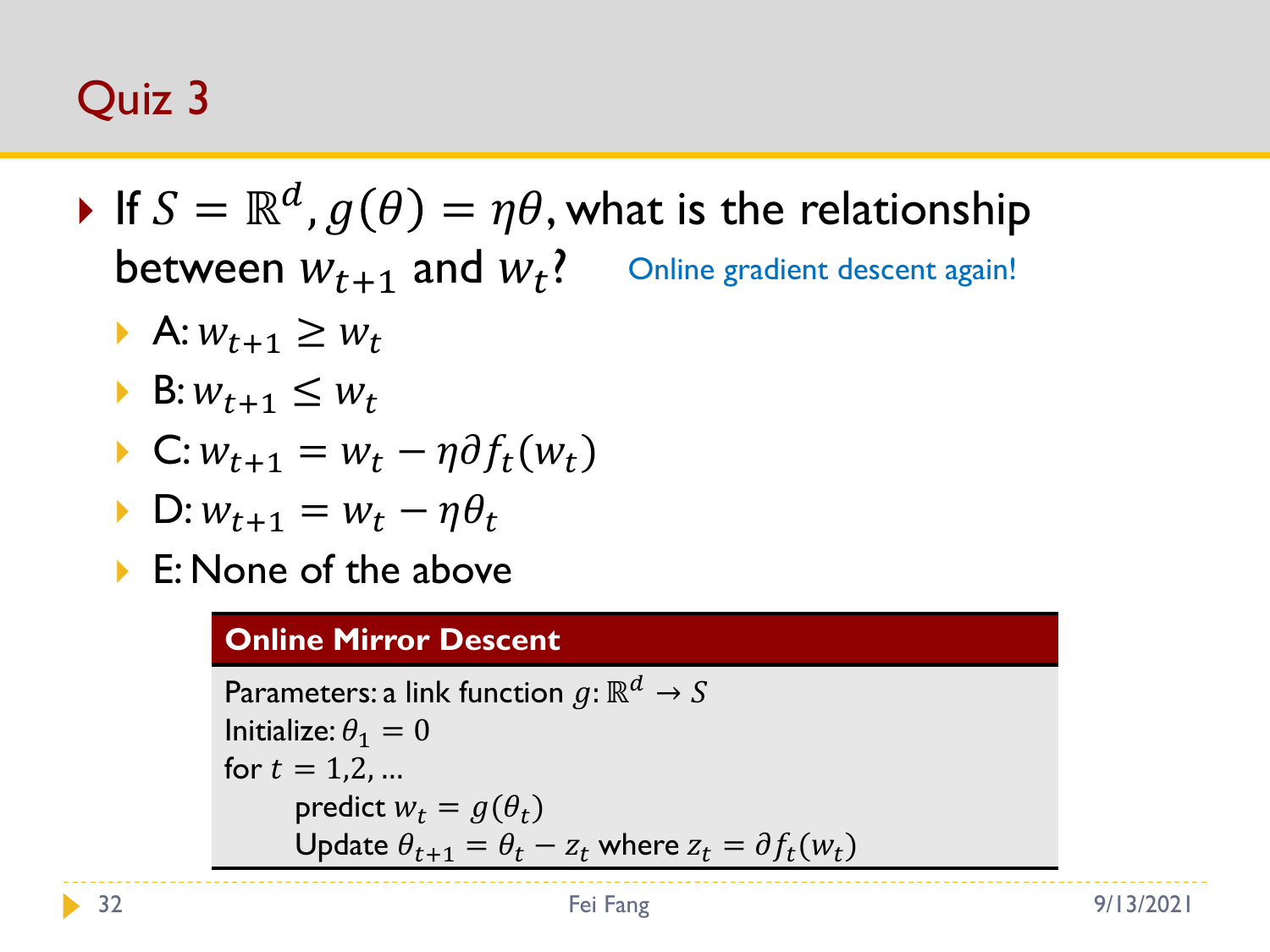#### **Discussion**

▶ Suppose we are playing a two-player normal-form game repeatedly. Can this be described as an online learning problem? An online convex optimization problem? What would FTL and FoReL mean?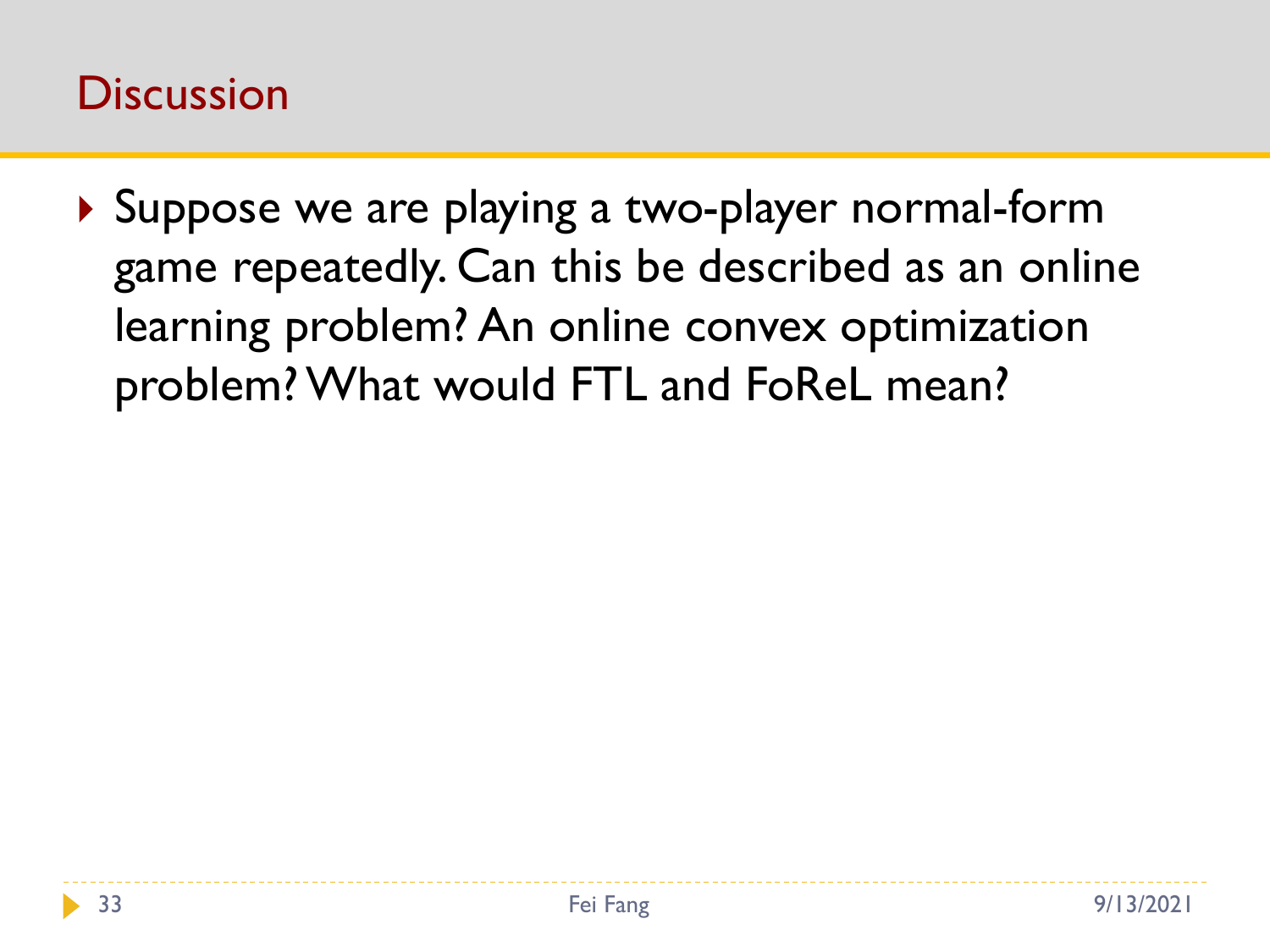#### Additional Resources

**[Online Learning and Online Convex Optimization](https://www.cs.huji.ac.il/~shais/papers/OLsurvey.pdf),** Chp 1-3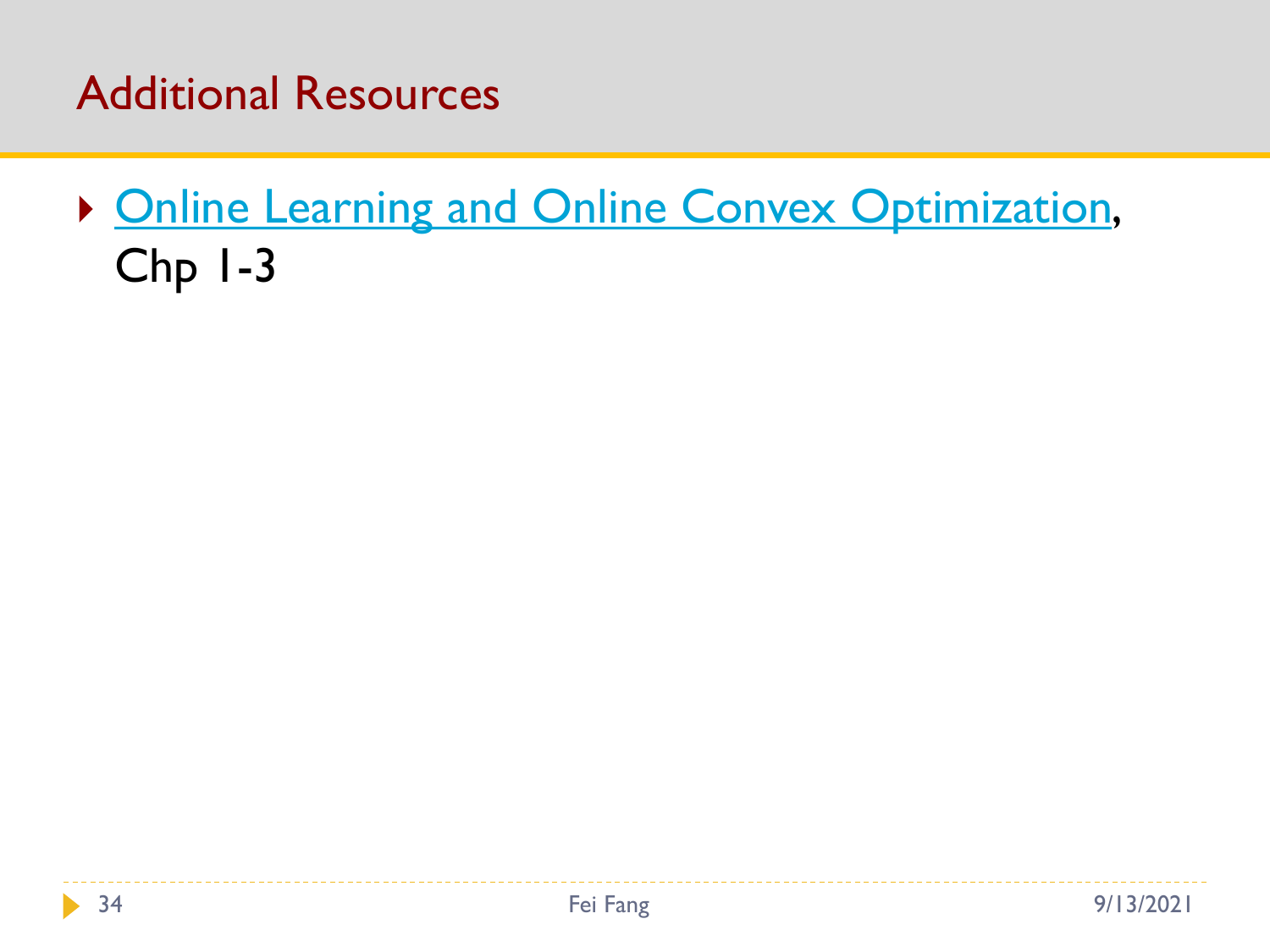### Acknowledgment

The slides are prepared based on slides made by Haifeng Xu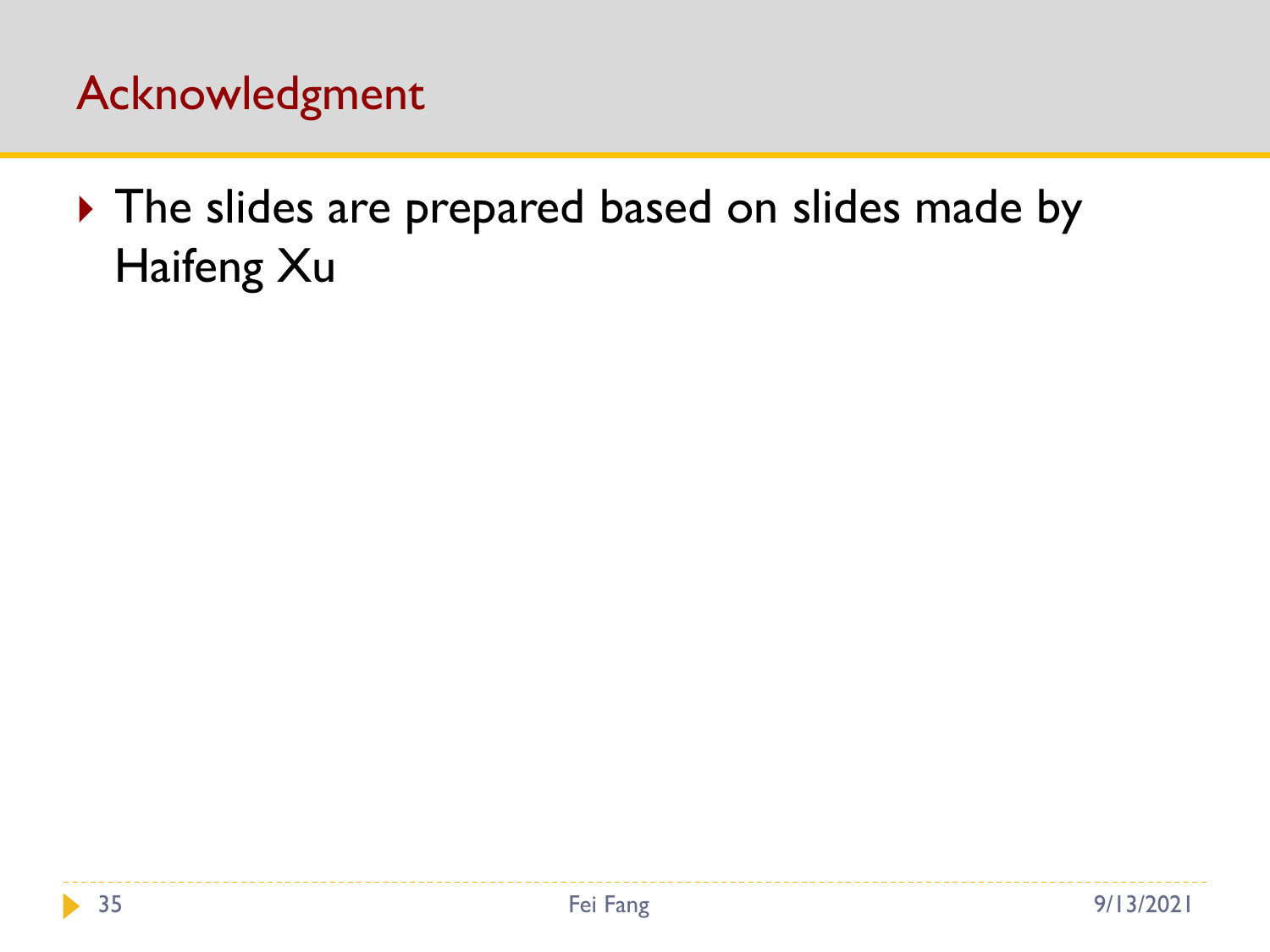# Backup Slides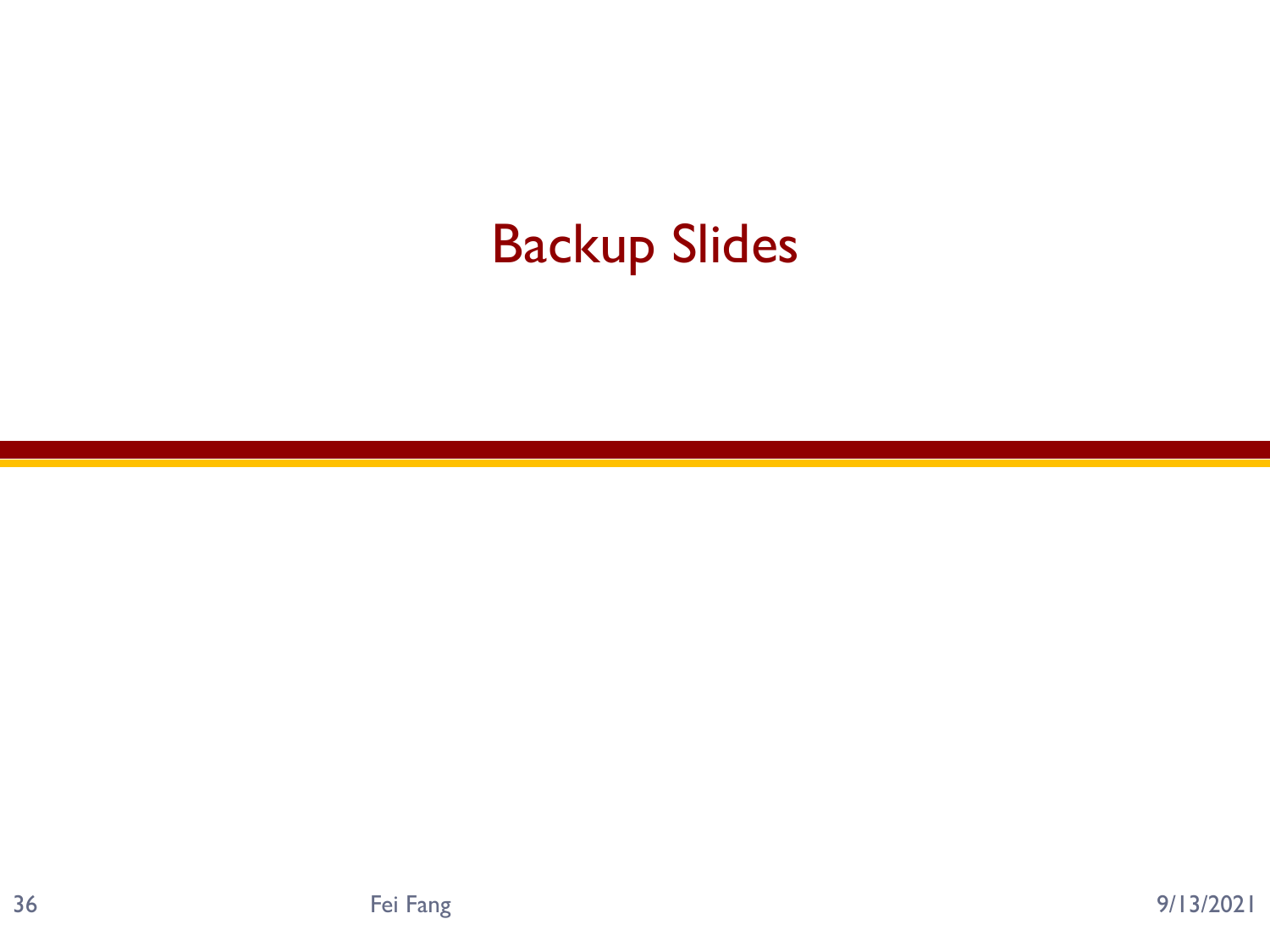# Multi-Armed Bandit (MAB)

- $\blacktriangleright$  K arms
- Each arm  $k$  is associated with a reward distribution  $R_k$  (pdf  $p_k(r)$ ), with expected reward  $\mu_k$  ( $\mu_k$  =  $\int_{r} r p_{k}(r) dr$
- Gambler does not know  $R_k, \mu_k$
- In each round  $t \in \{1 ... T\}$ , gambler chooses one arm  $k_t,$  and observe a reward  $\hat{r}_t$  drawn from the distribution
- **Task: design an online learning** algorithm A
- ▶ Example Goal: find the best arm with a minimum number of arm pulls



Stochastic feedback Limited feedback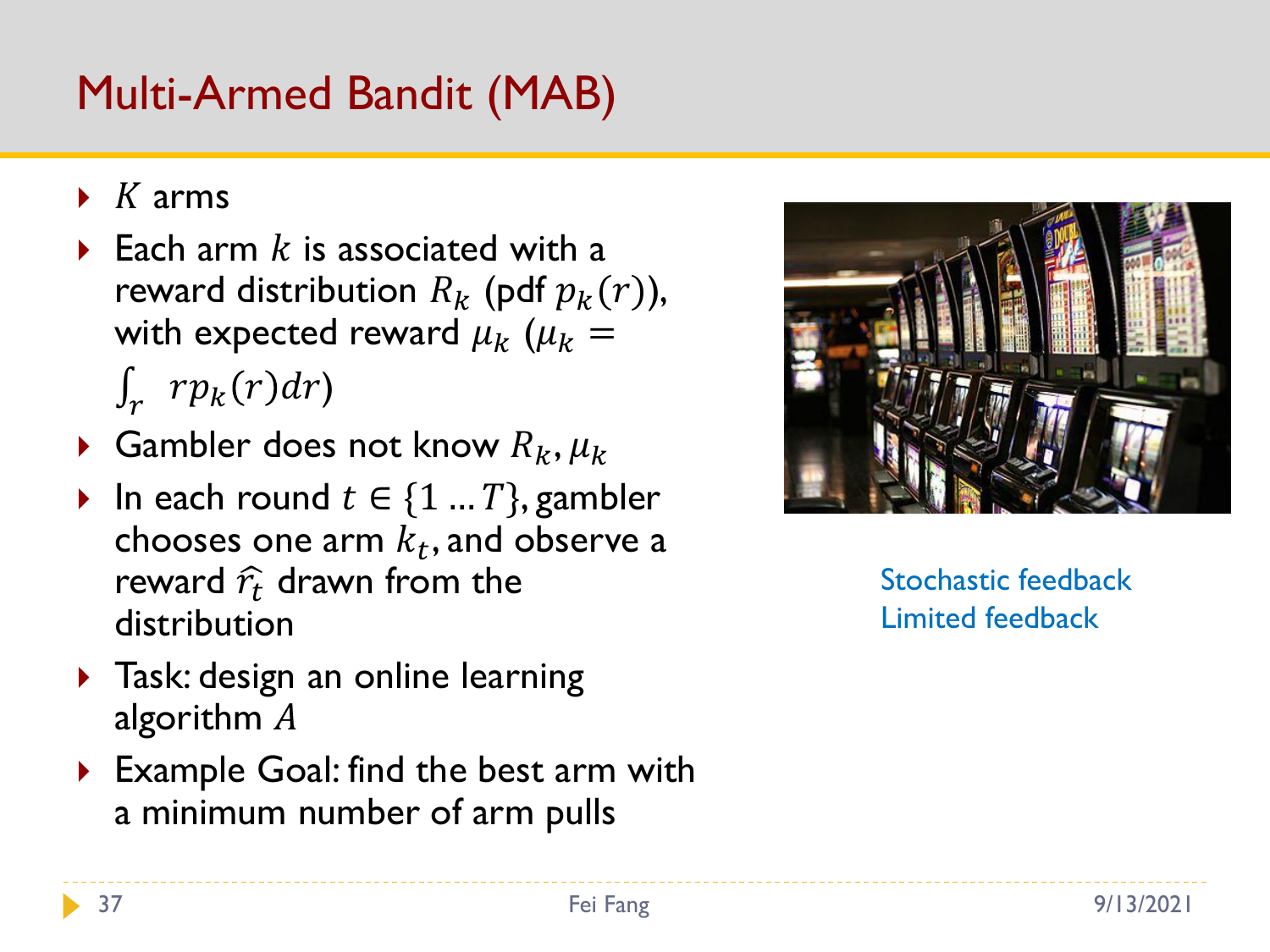#### Regret

- $\blacktriangleright$  Let  $\mu^* = \max$  $\boldsymbol{k}$  $\mu_k$
- ▶ Regret  $\rho = T\mu^* \sum_{t=1}^T \widehat{r}_t$
- ▶ A typical research problem in MAB: find zero-regret strategy
	- $\overline{\phantom{a}}$  lim  $T\rightarrow\infty$  $\rho$  $\overline{T}$  $= 0$
- $\triangleright$  Probably approximately correct (PAC): with high probability, it is close to being correct  $Pr(error \leq \epsilon) \geq 1-\delta$
- ▶ PAC version of zero-regret strategy Pr( lim  $T\rightarrow\infty$  $\rho$  $\overline{T}$  $\leq \epsilon$ )  $\geq 1-\delta$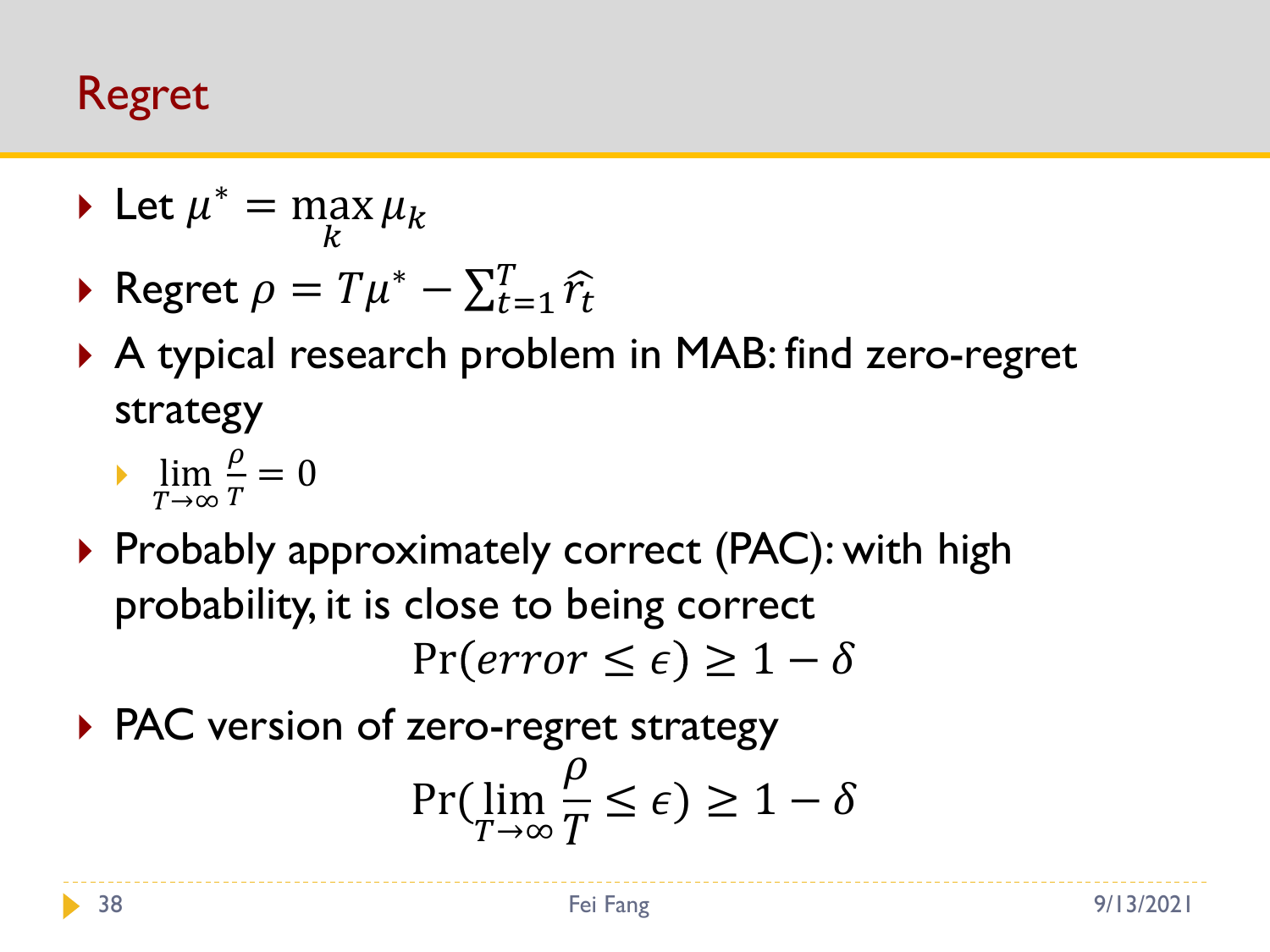### Binary MAB

- $\triangleright$  K arms
- Reward is either 0 or 1,  $R_k$ :  $Pr(r = 1) = p_k$ ,  $Pr(r = 1)$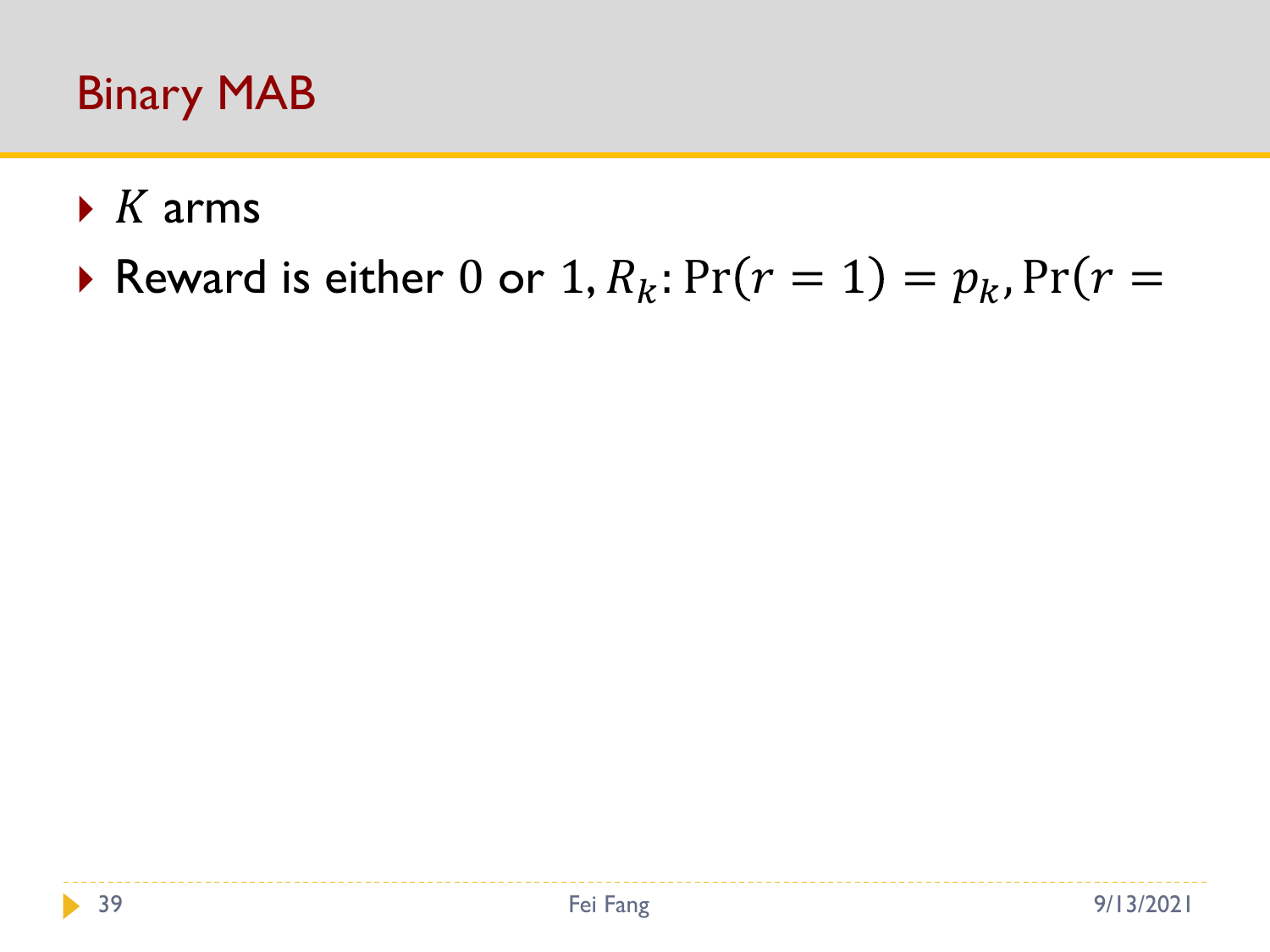- $\triangleright$  Let  $N(k)$  be the number of times that k is chosen
- $\triangleright$  Let  $H(k)$  be the number of times that k is chosen and reward is 1
- $\blacktriangleright$  Let  $\widehat{\mu_k} = H(k)/N(k)$ , average reward when k is chosen
- $\blacktriangleright$  Given  $N(k), H(k), \widehat{\mu_k}, \delta$ , we can estimate the range of  $\mu_k$ , i.e., we can compute  $\mu_{LB}^k$  and  $\mu_{UB}^k$  such that  $Pr(\mu_{LB}^k \leq \mu_k \leq \mu_{UB}^k) \geq 1 - \delta$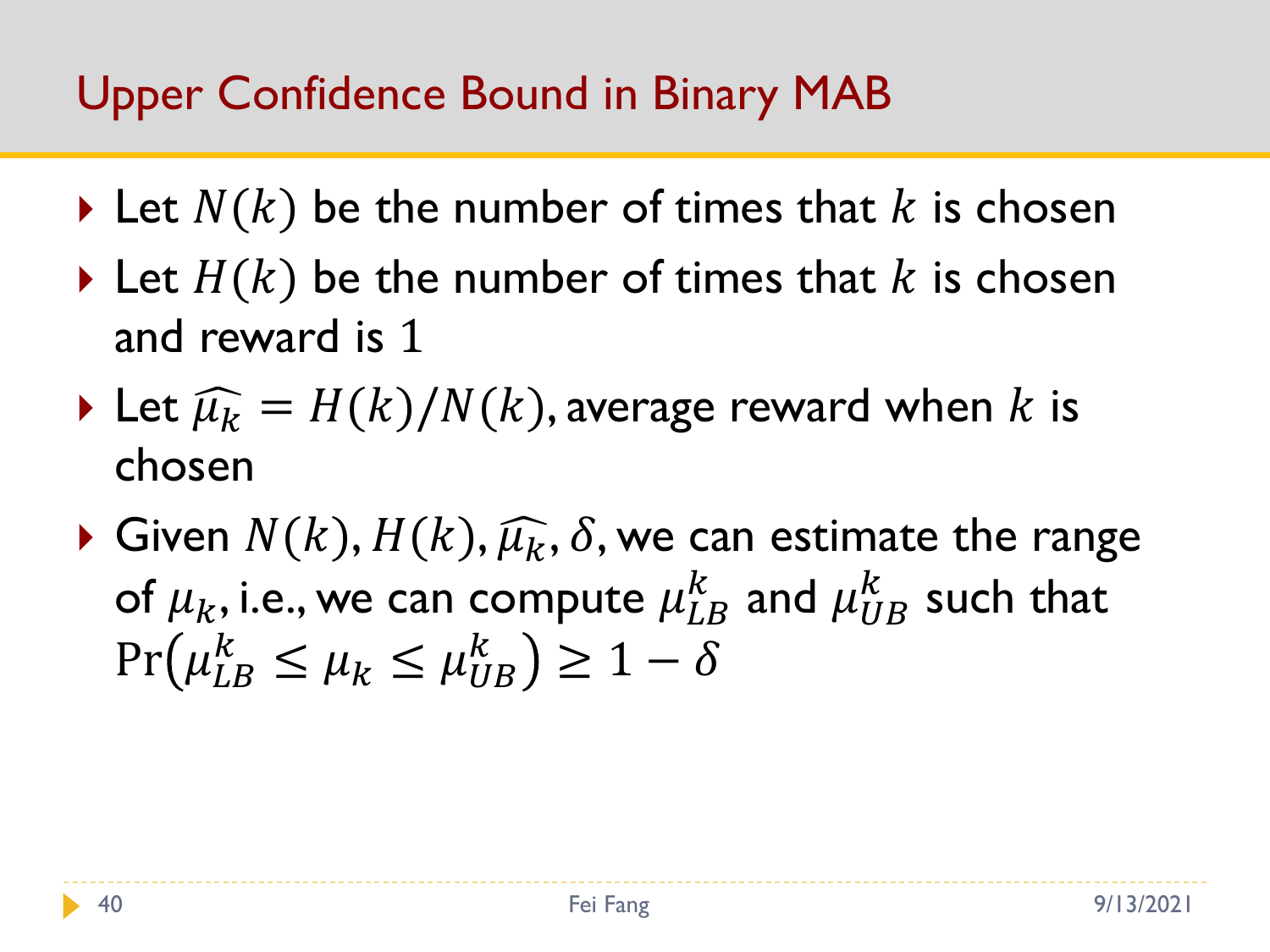- $\triangleright$  Chernoff-Hoeffding Bound: Let  $X_1, X_2, \ldots, X_n$  be independent random variables in the range  $[0, 1]$  with  $\mathbb{E}[X_i] = \mu$ . Then for  $a > 0$ Pr( 1  $\overline{n}$  $\left\langle \right\rangle$  $i=1$  $\overline{n}$  $X_i \geq \mu + a) \leq e^{-2a^2n}$ Pr( 1  $\overline{n}$  $\left\langle \right\rangle$  $i=1$  $\boldsymbol{n}$  $X_i \leq \mu - a) \leq e^{-2a^2n}$
- ▶ That is, with high probability, the observed average value of  $X_i$  is very close to the expected value of  $X_i$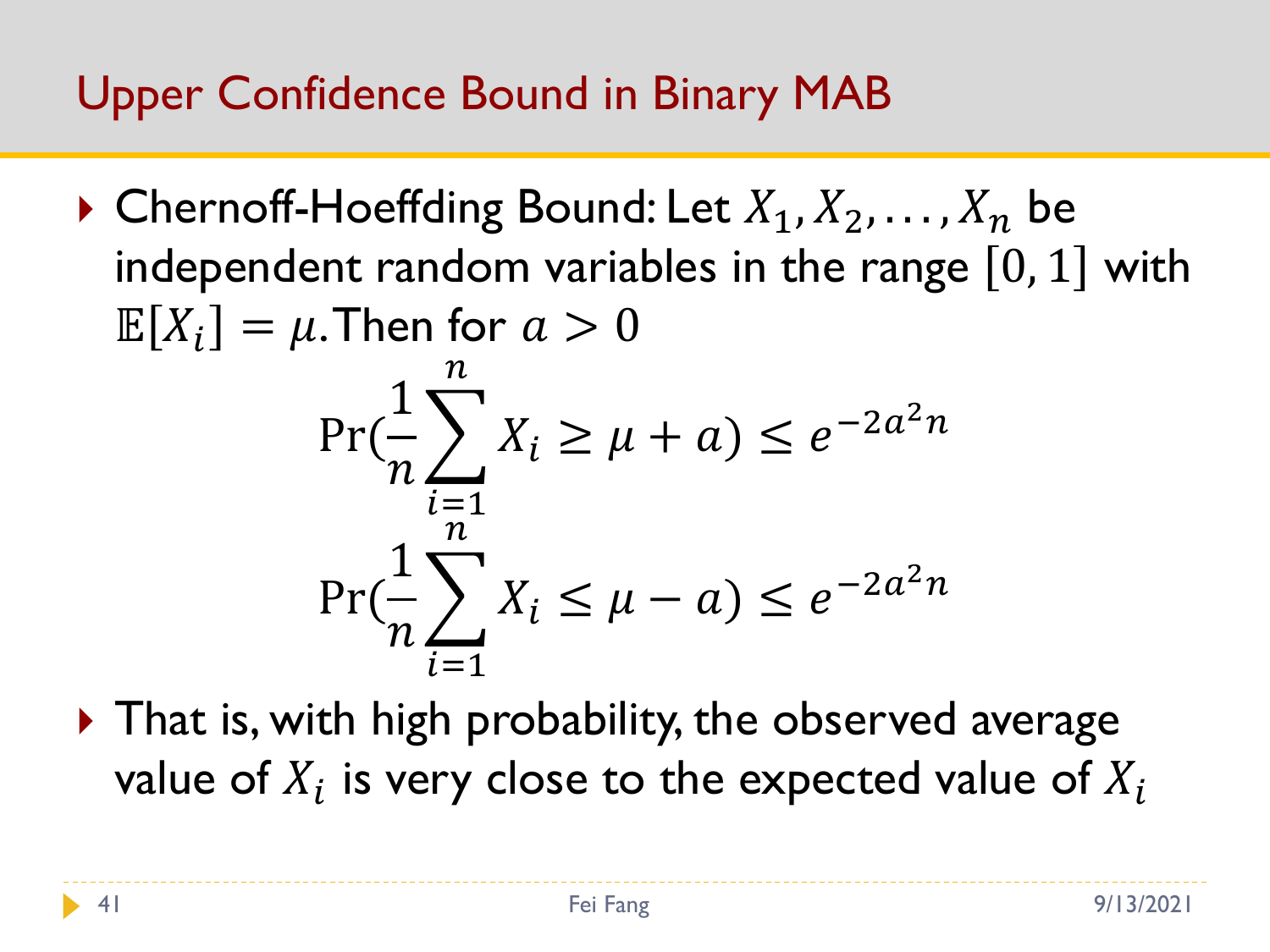- $\blacktriangleright \widehat{\mu_k} = H(k)/N(k)$
- ▶ According to Chernoff-Hoeffding Bound
- ▶  $Pr(\widehat{\mu_k} \ge \mu_k + a) \le e^{-2a^2 N(k)}$

$$
\Pr(\widehat{\mu_k} \le \mu_k - a) \le e^{-2a^2 N(k)}
$$

$$
\blacktriangleright \text{ So } \Pr(\widehat{\mu_k} - a \le \mu_k \le \widehat{\mu_k} + a) \le 1 - 2e^{-2a^2 N(k)}
$$

Given  $\delta$ , if we want to find  $\mu_{LB}^k$  and  $\mu_{UB}^k$  such that  $Pr(\mu_{LB}^k \leq \mu_k \leq \mu_{UB}^k) \geq 1 - \delta$ , then a simple way is to set  $\delta = 2e^{-2a^2N(k)}$ , i.e., a = 1  $2N(k)$ ln( 2  $\delta$ ) and  $\mu_{LB}^k = \widehat{\mu_k} - a, \mu_{UB}^k = \widehat{\mu_k} + a$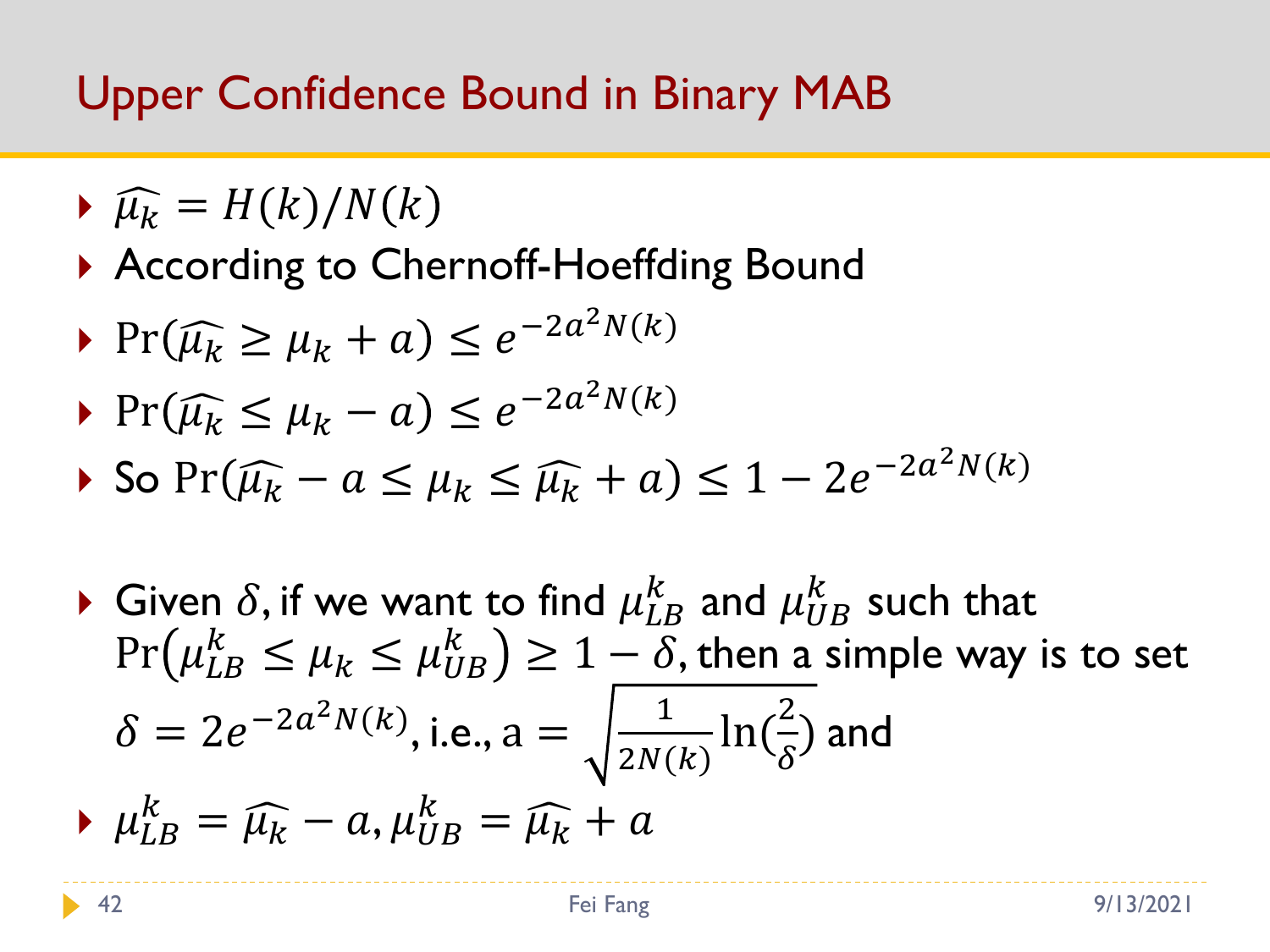- ▶ Heuristic strategy in binary MAB with the goal of finding an arm  $k$  such that  $Pr[\mu^* - \mu_k \leq \epsilon] \geq 1 - \delta$ with minimum number of arm pulls (rounds)
	- In very round, choose the arm with highest  $\mu_{UB}^k$ . Terminates when  $\mu_{UB}^k - \mu_{LB}^k \leq \epsilon$  for the chosen arm.
	- Intuition: If  $\mu_{UB}^k$  is large, either  $k$  is a good arm or  $N(k)$  is small (not enough data is gathered)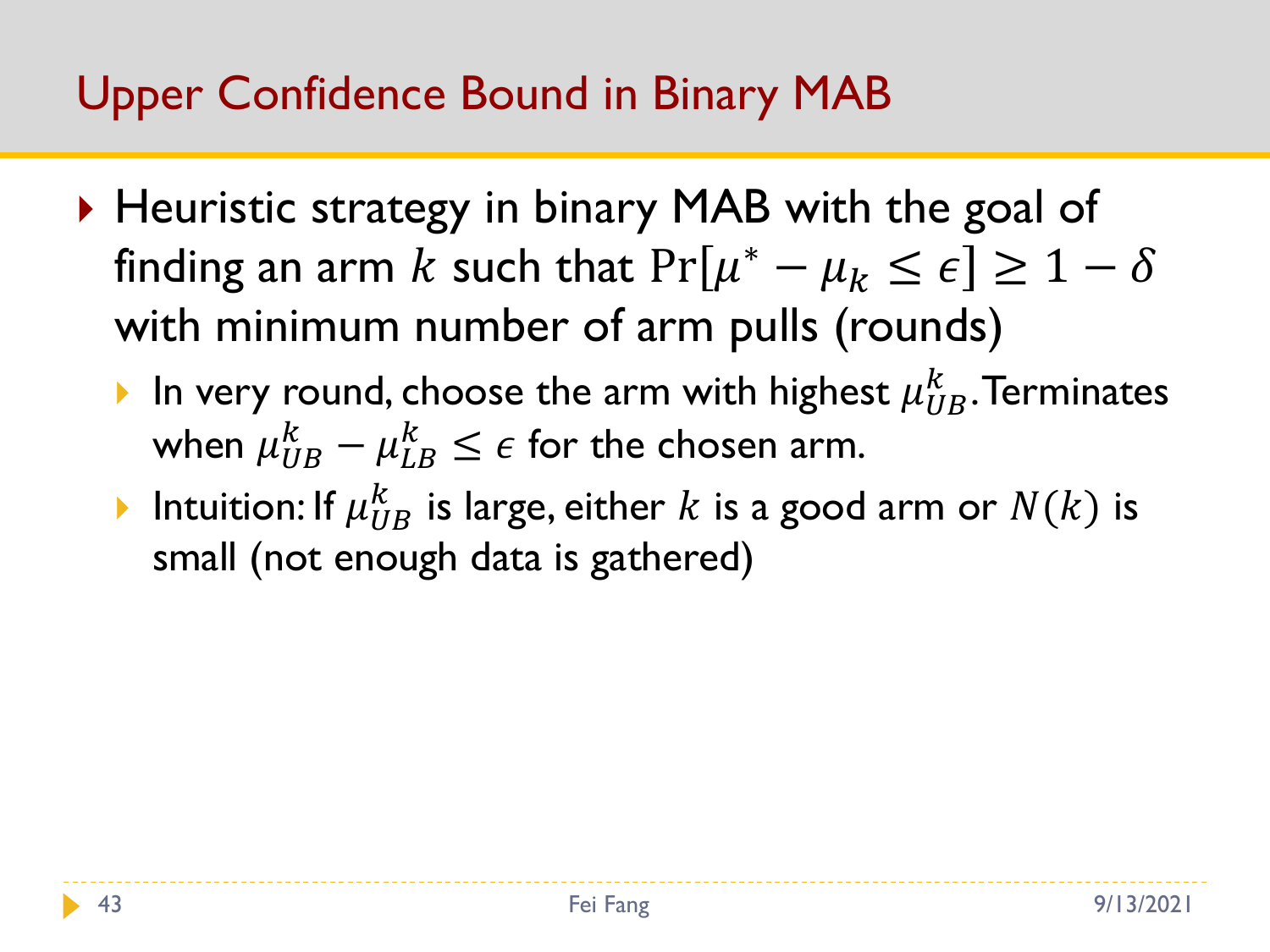▶ Q: When the confidence interval of the arm with highest upper bound is smaller than  $\epsilon$ , then is the difference between the optimal value and the average value of this arm guaranteed to be smaller than  $\epsilon$ ?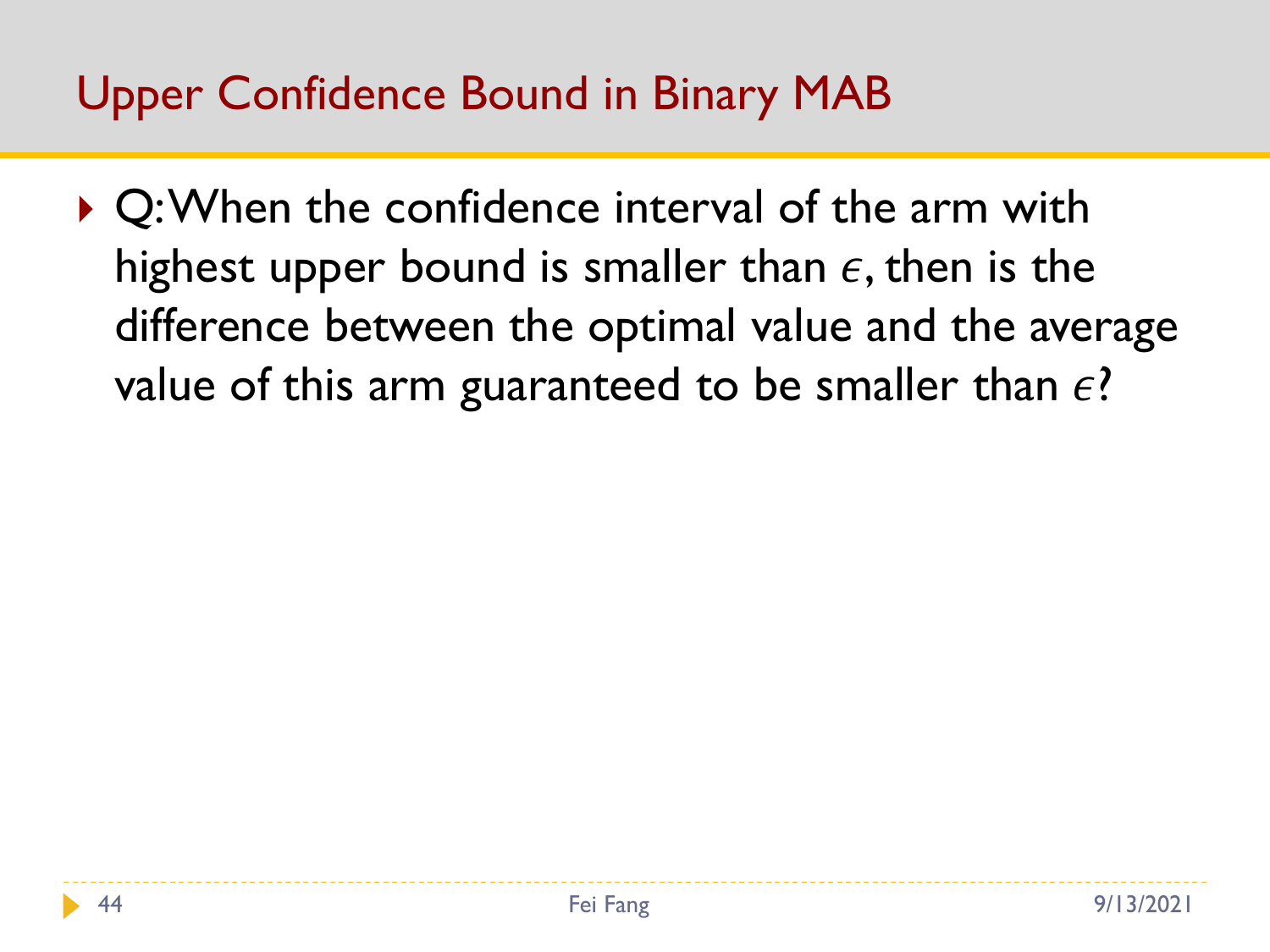▶ Q: When the confidence interval of the arm with highest upper bound is smaller than  $\epsilon$ , then is the difference between the optimal value and the average value of this arm guaranteed to be smaller than  $\epsilon$ ?

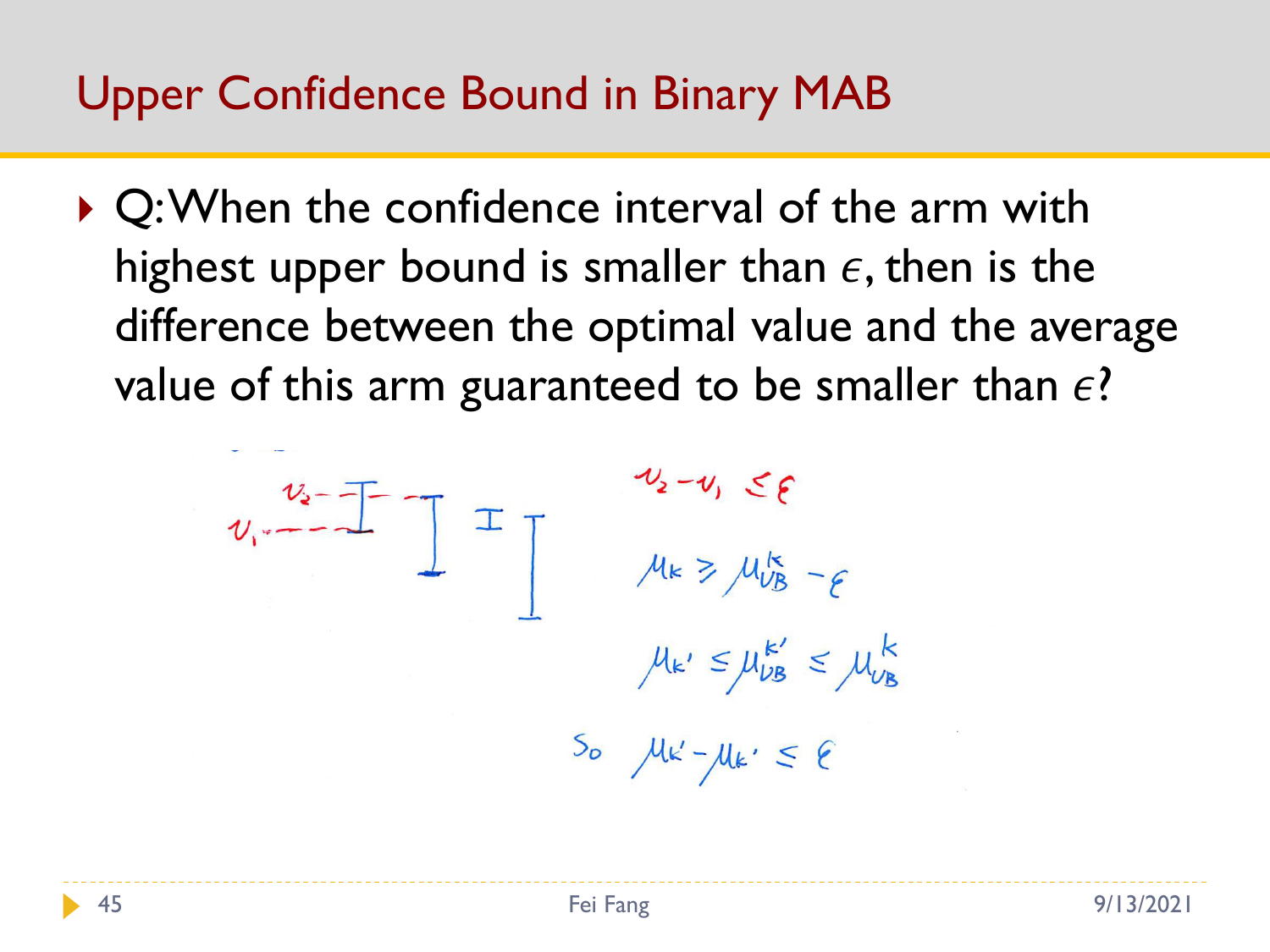▶ Heuristic strategy in binary MAB with the goal of maximizing accumulated reward: in very round,

choose the arm with highest 
$$
\mu_{UB}^k = \widehat{\mu}_k + \sqrt{\frac{2\ln(N)}{N(k)}}
$$

$$
\begin{aligned} \text{Previously, to ensure} \\ \Pr(\mu_{LB}^k \le \mu_k \le \mu_{UB}^k) \ge 1 - \delta \\ \text{We set } \mu_{UB}^k = \widehat{\mu_k} + a \\ a &= \sqrt{\frac{1}{2N(k)} \ln(\frac{2}{\delta})} \end{aligned}
$$